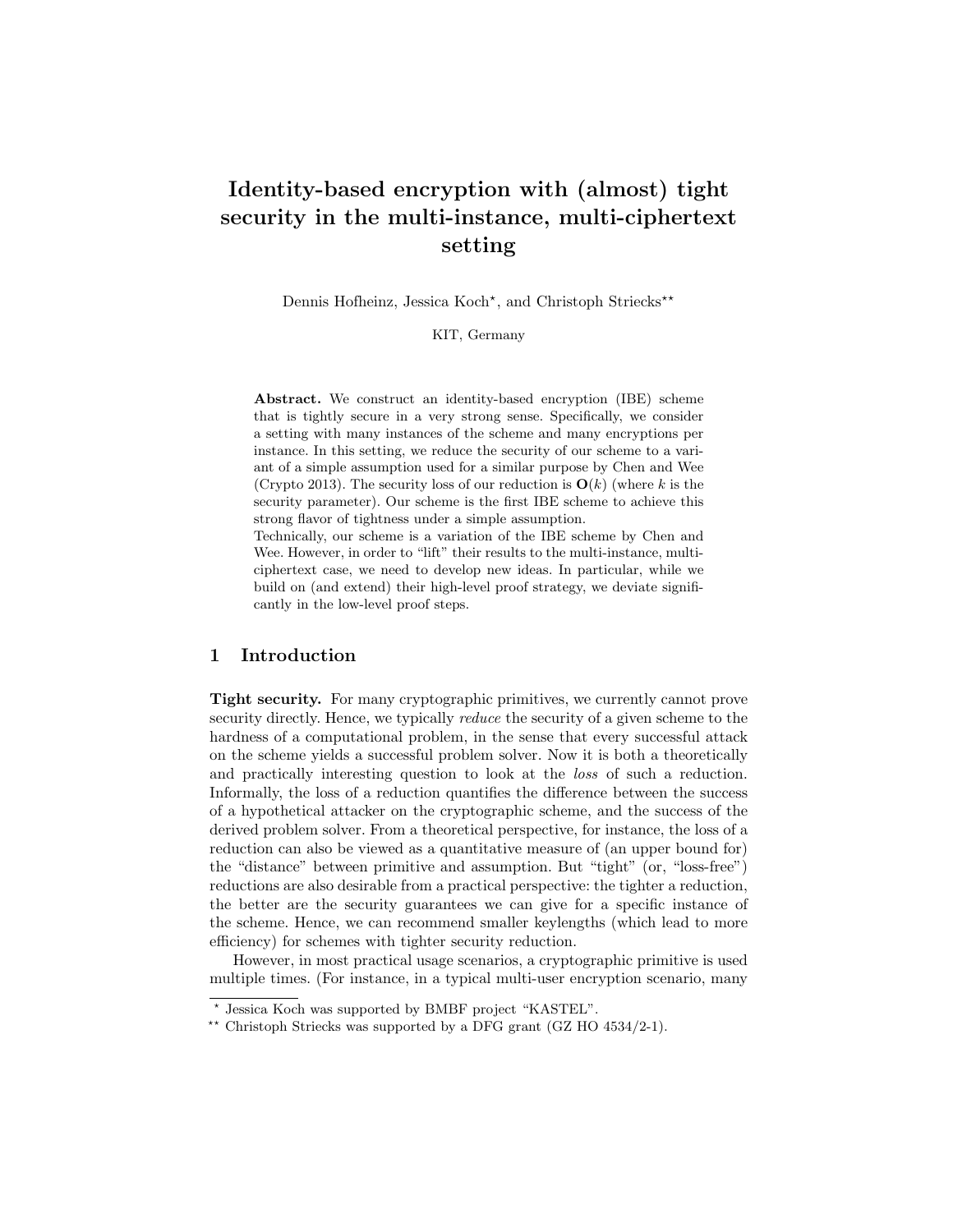instances of the encryption scheme are used to produce even more ciphertexts.) Hence, tight security reductions become particularly meaningful when they reduce an attacker on the whole system (with many instances of the cryptographic scheme) to a problem solver. In fact, while for many primitives (such as secret-key [\[2\]](#page-22-0) or public-key [\[3\]](#page-22-1) encryption), one-instance security is known to imply multi-instance security, the corresponding security guarantees for concrete schemes may indeed vanish in the number of instances [\[2\]](#page-22-0).

Existing tightly secure schemes. The loss of security reductions has been considered explicitly by Bellare et al. [\[2\]](#page-22-0) for the case of encryption schemes. The first "somewhat tight" reductions (whose loss is independent of the number of instances of the scheme, but not of the number of ciphertexts) for public-key encryption (PKE) schemes could be given in [\[4\]](#page-22-2). In the following years, more tight (or somewhat tight) reductions for encryption schemes were constructed in the random oracle model [\[14,](#page-23-0) [10,](#page-23-1) [7\]](#page-23-2), or from "q-type" assumptions [\[15,](#page-23-3) [16\]](#page-23-4).<sup>[1](#page-1-0)</sup>

However, only recently, the first PKE schemes emerged [\[18,](#page-23-5) [1,](#page-22-3) [20\]](#page-23-6) whose tight security (in the multi-instance, multi-ciphertext setting) can be proved under simple assumptions in the standard model.<sup>[2](#page-1-1)</sup> Even more recently, *identity*based encryption (IBE) schemes with "somewhat tight" security (under simple assumptions) have been constructed [\[11,](#page-23-7) [6\]](#page-22-4). (This required new techniques, since it is not clear how to extend the techniques of [\[18,](#page-23-5) [1,](#page-22-3) [20\]](#page-23-6) to the IBE setting.) In this case, "somewhat tight" means that their security reduction loses only a small multiplicative factor, but still considers the standard IBE security experiment [\[9\]](#page-23-8) with one encryption and one instance of the scheme. Nonetheless, while the IBE schemes from [\[11,](#page-23-7) [6\]](#page-22-4) are not proved tightly secure in a multi-user, multiciphertext setting, these schemes imply tightly secure PKE schemes (even in the multi-user, multi-ciphertext setting) when plugged into the transformations of [\[9,](#page-23-8) [18,](#page-23-5) [20\]](#page-23-6).[3](#page-1-2)

Our contribution. In this work, we construct the first IBE scheme with an almost tight security reduction in the multi-instance, multi-ciphertext scenario. Our reduction is only almost tight, since it loses a factor of  $O(k)$ , where k is the security parameter. However, we stress that this loss is independent of the number of ciphertexts, revealed user secret keys, or instances of the scheme.

<span id="page-1-0"></span><sup>&</sup>lt;sup>1</sup> A "q-type" assumption may depend on the size of the investigated cryptographic system. (That is, larger cryptographic systems may only be secure under a stronger instance of the assumption.) Hence, a tight reduction (even in a multi-instance scenario) to a q-type assumption may not yield security guarantees that are independent of the number of users.

<span id="page-1-1"></span> $^2$  A "simple" assumption is defined through a security game in which an adversary first gets a challenge whose size only depends on the security parameter, and must then output a unique solution without further interaction. Examples of simple assumptions are DLOG, DDH, or RSA, but not Strong Diffie-Hellman [\[8\]](#page-23-9) or q-ABDHE [\[15\]](#page-23-3).

<span id="page-1-2"></span><sup>3</sup> More specifically, Boneh and Franklin [\[9\]](#page-23-8) mention (and attribute this observation to Naor) that every IBE scheme can be viewed as a signature scheme. The signature schemes thus derived from [\[11,](#page-23-7) [6\]](#page-22-4) are then suitable for the conversions of [\[18,](#page-23-5) [20\]](#page-23-6), yielding PKE schemes tightly secure in the multi-user, multi-ciphertext setting.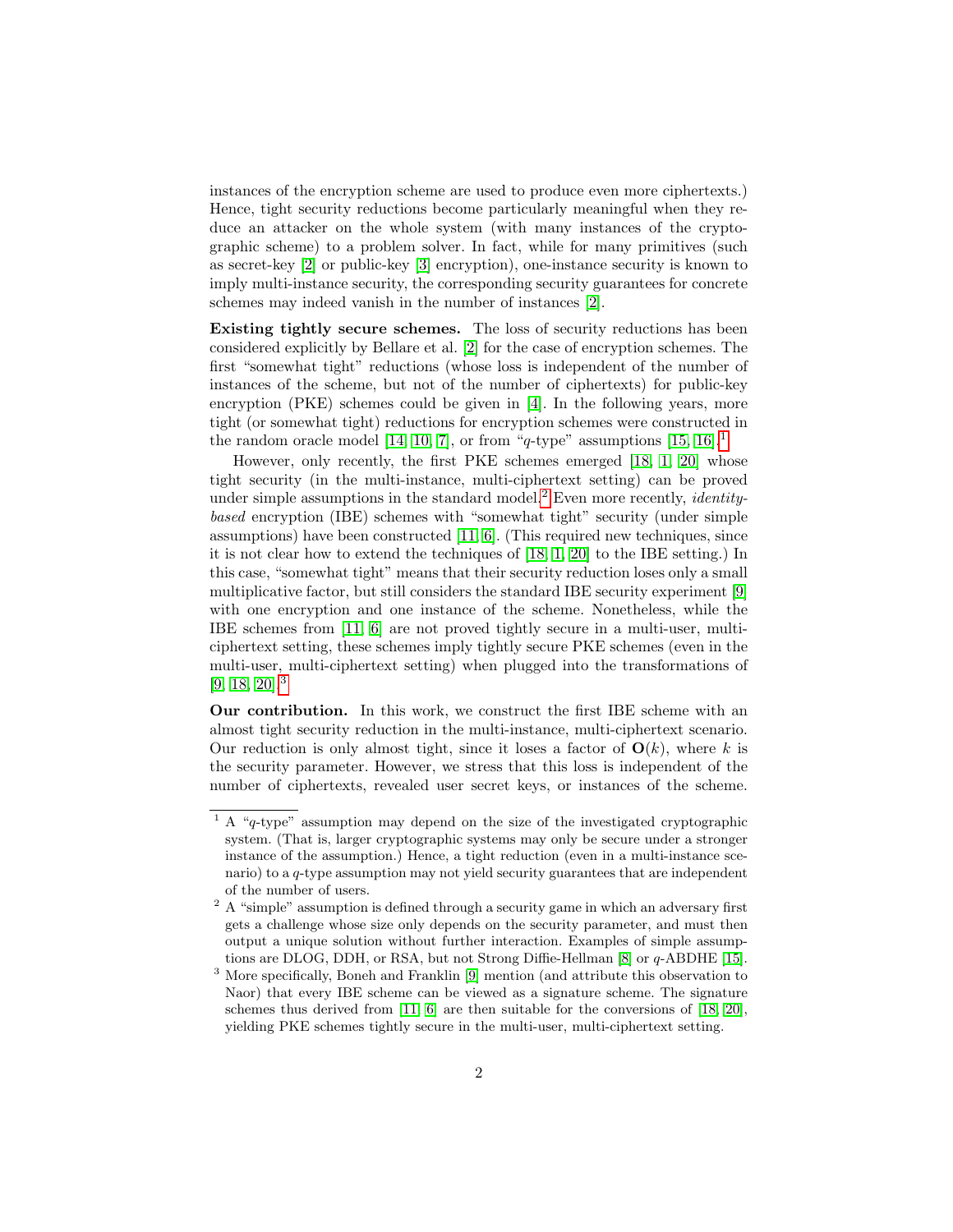In our security reduction, we rely on a computational assumption in compositeorder pairing-friendly groups; this assumption is a variant of an assumption used by Chen and Wee [\[11\]](#page-23-7) for their IBE scheme, and in particular simple in the above sense. We note that a conversion to the prime-order setting using the techniques from [\[17,](#page-23-10) [21,](#page-23-11) [13,](#page-23-12) [19\]](#page-23-13) (see also [\[5\]](#page-22-5)) seems plausible—specifically since Chen and Wee [\[11\]](#page-23-7) already describe such a conversion for their assumption—, but we leave such a conversion as an open problem.

Our approach. Our scheme is a variant of the IBE scheme by Chen and Wee [\[11\]](#page-23-7) (which is almost tightly secure in the one-instance, one-ciphertext setting), and our proof strategy draws heavily from theirs. Hence, to describe our techniques, let us first briefly sketch their strategy.

In a nutshell, Chen and Wee start with a real security game, in which an adversary A receives a master public key mpk of the scheme, as well as access to arbitrarily many user secret keys  $usk_{id}$  for adversarially chosen identities id. At some point, A selects a fresh challenge identity  $id^*$  and two messages  $M_0^*, M_1^*$ , and then receives the encryption  $C_{id}^* \leftarrow \text{Enc}(\text{mpk}, \text{id}^*, M_b)$  (under identity  $\text{id}^*$ ) of one of these messages. After potentially querying more user secret keys (for identities  $id \neq id^*$ , A eventually outputs a guess  $b^*$  for b. If  $b^* = b$ , we say that A wins. Chen and Wee then show security by gradually changing this game (being careful not to significantly decrease A's success), until A trivially cannot win (except by guessing).

As a first preparatory change, Chen and Wee use the user secret key  $usk_{id*}$ to construct the challenge ciphertext  $C_{id}^*$ . (This way, the encryption random coins for  $C_{id^*}^*$  do not have to be known to the security game.) Additionally  $C_{id}^*$  is now of a special, "pseudo-normal" form that will later enable a gradual randomization of the encrypted message. The core of the proof then consists of a number of hybrid steps, in which the distribution of all generated user secret keys (including the user secret key  $usk_{id^*}$  used to generate  $C_{id^*}^*$ ) is modified. Concretely, in the *i*-th hybrid game, each used  $usk_{id}$  contains an additional "blinding term" of the form  $R(id|_i)$ , where  $id|_i$  is the *i*-bit prefix of *id*, and R is a truly random function. Eventually, each user secret key  $usk_{id}$  will be fully randomized by a truly random value  $R(id)$ . In particular, at this point, the key  $usk_{id}^*$  used to prepare  $C_{id}^*$  is blinded by a fresh random value  $R(id^*)$ . By the special "pseudo-normal" form of  $C_{id}^*$ , this means that the corresponding encrypted message is also blinded, and A's view is finally independent of the challenge bit b.

We keep this high-level proof structure, extending it of course to multiple ciphertexts and multiple instances of the scheme. However, as we will explain below, the way Chen and Wee gradually introduce the blinding terms  $R(id|_i)$ does not immediately extend to many ciphertexts or instances; hence, we need to deviate from their proof strategy here.

**The problem.** Specifically, Chen and Wee move from the  $(i-1)$ -th to the *i*-th hybrid through a single reduction as follows: first, they guess the *i*-th bit  $id_i^*$  of the challenge identity  $id^*$ . Then, they set up things such that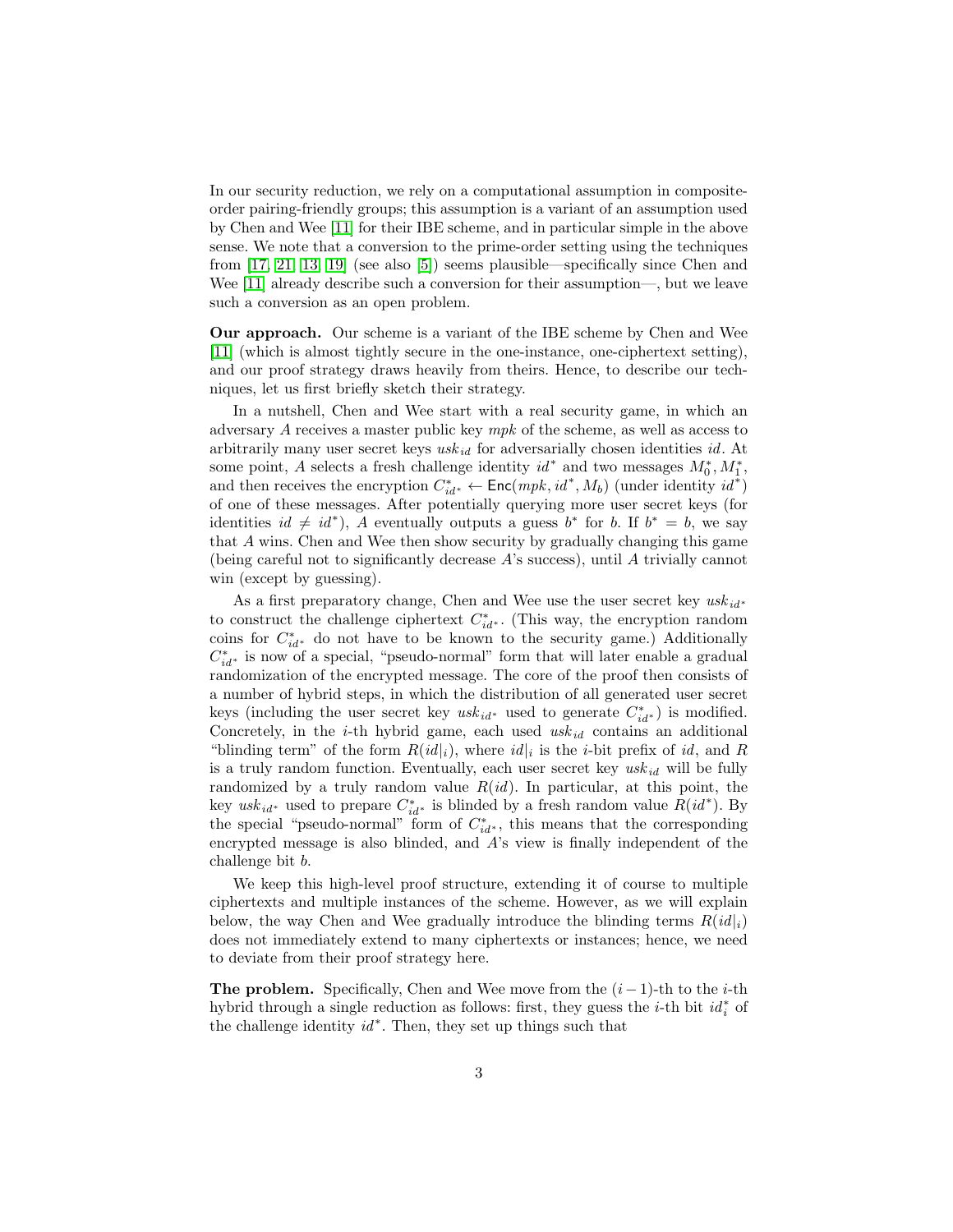- (a) all user secret keys for identities  $id$  with  $id_i = id_i^*$  (i.e., that coincide in the i-th bit with  $id^*$ ) behave as in the previous hybrid (i.e., carry a blinding term  $R(id|_{i-1})$ ,
- (b) all user secret keys for identities  $id$  with  $id_i = 1 id_i^*$  carry a blinding term of  $R(id|_{i-1}) \cdot R'(id|_{i-1})$ . Depending on the input of the reduction, we have either that  $R' = 1$  (such that the overall blinding term is  $R(id|_{i-1})$ ), or that  $R'$  is an independently random function. (In particular, all  $usk_{id}$  with  $id_i = 1 - id_i^*$  contain an embedded computational challenge  $R'.$

Depending on whether or not  $R' = 1$ , this setup simulates the  $(i - 1)$ -th or the i-th hybrid. However, we remark that the setup of Chen and Wee only allows to generate "pseudo-normal" challenge ciphertexts  $C_{id}^*$  for identities  $id^*$  with the initially guessed *i*-th bit  $id_i^*$ . (Intuitively, any pseudo-normal ciphertext for an identity id with  $id_i = 1 - id_i^*$  would "react with" an additional blinding term  $R'(id|_{i-1})$  in usk<sub>id</sub>, allowing to trivially solve the computational challenge.)

Hence, in their  $i$ -th game hop, only challenge ciphertexts for identities with the same i-th bit can be generated. Thus, their approach cannot in any obvious way be extended to multiple challenge ciphertexts for different identities. (For similar reasons, a generalization to multiple instances of the scheme fails.)

**Our solution.** In order to move from the  $(i-1)$ -th to the *i*-th hybrid, we thus follow a different strategy that involves three reductions. The main technical ingredient in our case is the ability to distribute the blinding terms  $R(id|_i)$ in user secret keys into two different "compartments" (i.e., subgroups) of the composite-order group we are working in. (In particular, a term  $R(id|_i)$  in one compartment can be changed independently of terms in the other compartment.)

More specifically, recall that in the  $(i - 1)$ -th hybrid, all user secret keys carry an additional  $R(id|_{i-1})$  blinding term, and all challenge ciphertexts are pseudo-normal (in the sense that they "react with" the blinding terms in user secret keys). In our first step, we move all blinding terms  $R(id|_{i-1})$  in the usk<sub>id</sub> into the two compartments, depending on the *i*-th bit of *id*. (That is, if  $id_i = 0$ , then the corresponding blinding term  $R(id|_{i-1})$  goes into the first compartment, and if  $id_i = 1$ , then it goes into the second.)

In our second step, we can now treat the embedded blinding terms for  $id_i = 0$ and  $id_i = 1$  separately. In particular, since these cases are now "decoupled" by being in different compartments, we can completely re-randomize the underlying random function R in exactly one of those compartments. (This does not lead to trivial distinctions of the computational challenge since we do not introduce new blinding terms that would "react with" pseudo-normal ciphertexts and thus become easily detectable. Instead, we simply decouple existing blinding terms in different subgroups.) Note however that since now different random functions, say,  $\widehat{R}$  and  $\widetilde{R}$ , determine the blinding terms used for identities with  $id_i = 0$  and  $id_i = 1$ , we essentially obtain blinding terms that depend on the first i (and not only  $i - 1$ ) bits of id.

Finally, we revert the first change and move all blinding terms in the  $usk_{id}$ into one compartment. In summary, this series of three moves has thus created blinding terms that depend on the first  $i$  bits of  $id$ . Thus, we have moved to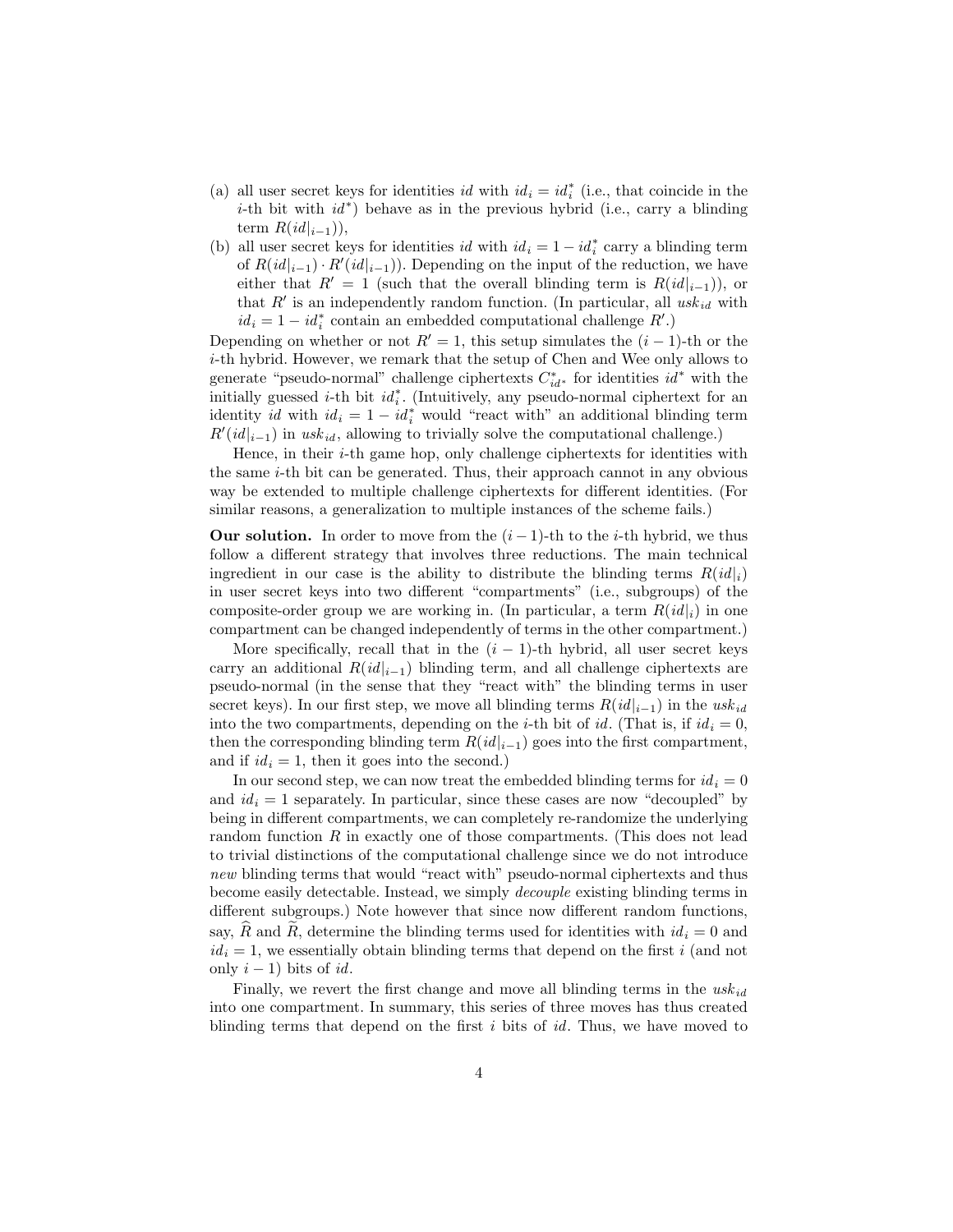the i-th hybrid. If we follow the high-level strategy of Chen and Wee again, this yields a sequence of  $O(k)$  reductions that show the security of our IBE scheme. (From a conceptual perspective, it might also be interesting to note that none of our reductions needs to guess, e.g., an identity bit.)

Outline of the paper. After introducing some preliminary definitions in [Sec](#page-4-0)[tion 2,](#page-4-0) we explain the necessary algebraic structure (mentioned in the "compartment discussion" above) of "extended nested dual system groups" (ENDSGs) in [Section 3.](#page-5-0) (This structure extends a similar structure of Chen and Wee [\[11\]](#page-23-7).) In [Section 4,](#page-8-0) we present our IBE scheme from ENDSGs, and in [Section 5,](#page-17-0) we show how to instantiate ENDSGs in composite-order pairing-friendly groups.

## <span id="page-4-0"></span>2 Preliminaries

**Notation.** For  $n \in \mathbb{N}$ , let  $[n] := \{1, \ldots, n\}$ , and let  $k \in \mathbb{N}$  be the security parameter. For a finite set S, we denote by  $s \leftarrow S$  the process of sampling s uniformly from S. For an algorithm A, let  $y \leftarrow A(k, x)$  be the process of running A on input  $k, x$  with access to uniformly random coins and assigning the result to y. (We may omit to mention the  $k$ -input explicitly and assume that all algorithms take k as input.) To make the random coins r explicit, we write  $A(k, x; r)$ . We say an algorithm  $\tilde{A}$  is probabilistic polynomial time (PPT) if the running time of A is polynomial in k. A function  $f : \mathbb{N} \to \mathbb{R}$  is negligible if it vanishes faster than the inverse of any polynomial (i.e., if  $\forall c \exists k_0 \forall k \geq k_0 : |f(k)| \leq 1/k^c$ ). Further, we write vectors in bold font, e.g.,  $\mathbf{v} = (v_1, \ldots, v_n)$  for a vectors of length  $n \in \mathbb{N}$  and with components  $v_1, \ldots, v_n$ . (We may also write  $\mathbf{v} = (v_i)_{i \in [n]}$  or even  $\mathbf{v} = (v_i)_i$  in this case.) In the following, we use a *component-wise* multiplication of vectors, i.e.,  $\mathbf{v} \cdot \mathbf{v}' = (v_1, \dots, v_n) \cdot (v'_1, \dots, v'_n) = (v_1 \cdot v'_1, \dots, v_n \cdot v'_n)$ . Further, we write  $\mathbf{v}^j := (v_1^j, \ldots, v_n^j)$ , for  $j \in \mathbb{N}$ , and  $\mathbf{v}_{-i} := (v_1, \ldots, v_{i-1}, v_{i+1}, \ldots, v_n)$ , for  $i \in [n]$ , and  $s^{\mathbf{v}} := (s^{v_1}, \ldots, s^{v_n})$ . For two random variables  $X, Y$ , we denote with  $SD(X; Y)$  is the statistical distance of X and Y.

Identity-based encryption. An identity-based encryption (IBE) scheme IBE with identity space  $ID$  and message space M consists of the five PPT algorithms Par, Gen, Ext, Enc, Dec. Parameter sampling  $Par(k)$ , on input a security parameter  $k$ , outputs public parameters  $pp$  and secret parameters  $sp$ . Key generation  $Gen(pp, sp)$ , on input pp and sp, outputs a master public key mpk and a master secret key msk. User secret key extraction  $Ext(msk, id)$ , given msk and an identity  $id \in \mathcal{ID}$ , outputs a user secret key usk<sub>id</sub> associated with id. Encryption Enc(mpk, id, M), given mpk, an identity id  $\in \mathcal{ID}$ , and a message  $M \in \mathcal{M}$ , outputs an *id*-associated ciphertext  $C_{id}$ . Decryption Dec(usk<sub>id</sub>,  $C_{id}$ ), given usk<sub>id</sub> for an identity id, and ciphertext  $C_{id}$ , outputs  $M \in \mathcal{M} \cup \{\perp\}$ . For correctness, we require that for any  $k \in \mathbb{N}$ , for all  $(pp, sp) \leftarrow \mathsf{Par}(k)$ , for all  $(mpk, msk) \leftarrow Gen(pp, sp)$ , for all  $id \in ID$ , for all  $usk_{id} \leftarrow Ext(msk, id)$ , for all  $M \in \mathcal{M}$ , and for all  $C_{id} \leftarrow \mathsf{Enc}(mpk, id, M)$ , Dec satisfies  $\mathsf{Dec}(usk_{id}, C_{id}) = M$ . For security, we define multi-instance, multi-ciphertext IBE security, dubbed  $(\mu, q)$ -IBE-IND-CPA security, for  $(\mu, q) \in \mathbb{N}^2$ , as follows.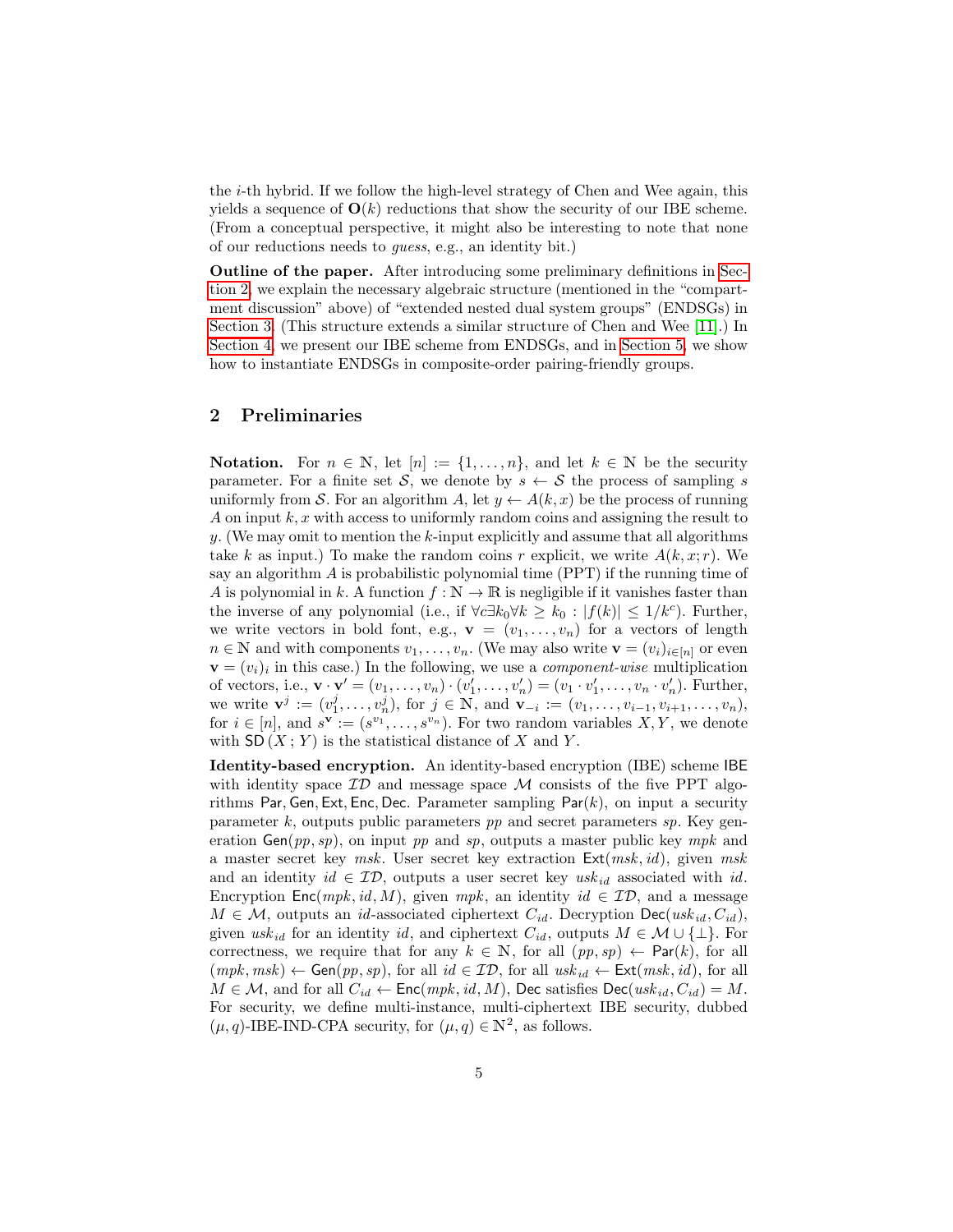| Experiment $Exp_{BECA}^{(\mu,q)\text{-ibe-ind-cpa}}(k)$                                                                                            |
|----------------------------------------------------------------------------------------------------------------------------------------------------|
| $(pp,sp) \leftarrow Par(k)$                                                                                                                        |
| $(mpk_j, msk_j)_{j \in [\mu]} \leftarrow (\mathsf{Gen}(pp, sp))^{\mu}$                                                                             |
| $b \leftarrow \{0, 1\}$                                                                                                                            |
| $b^* \leftarrow A^{(\mathrm{Ext} (msk_j, \cdot), \mathrm{Enc}' (mpk_j, \cdot, b, \cdot, \cdot))_j \in [\mu]} \big(p p, (mpk_j)_{j \in [\mu]}\big)$ |
| if A is valid and $b = b^*$ then return 1 else return 0                                                                                            |

<span id="page-5-1"></span>Fig. 1. The  $(\mu, q)$ -IBE-IND-CPA security experiment.

(Weak)  $(\mu, q)$ -IBE-IND-CPA security. An IBE scheme IBE defined as above is  $(\mu, q)$ -IBE-IND-CPA-secure if and only if any PPT adversary A succeeds in the following experiment only with probability at most negligibly larger than 1/2. Let  $\mathsf{Enc}^{\prime}(mpk, id, b, M_0, M_1)$  be a PPT auxiliary encryption oracle that, given a master public key mpk, a challenge identity  $id \in \mathcal{ID}$ , a bit  $b \in \{0, 1\}$ , and two messages  $M_0, M_1 \in \mathcal{M}$ , outputs a challenge ciphertext  $C_{id} \leftarrow \text{Enc}(mpk, id, M_b)$ . First, A gets honestly generated public parameter pp and master public keys  $(mpk_1, \ldots, mpk_\mu)$ . During the experiment, A may adaptively query  $\textsf{Ext}(msk_j, \cdot)$ oracles and  $\mathsf{Enc}'(mpk_j, \cdot, b, \cdot, \cdot)$ -oracles, for corresponding  $mpk_j, msk_j$  and a (uniform) bit  $b \leftarrow \{0,1\}$ , for all  $j \in [\mu]$ . Eventually, A outputs a guess  $b^*$ . We say that A is valid if and only if A never queries an  $\textsf{Ext}(msk_i, \cdot)$  oracle on an identity id for which it has already queried the corresponding  $\text{Enc}'(mpk_j, \cdot, b, \cdot, \cdot)$  oracle (and vice versa); each message pair  $A$  selected as input to  $Enc'$  contained only equal-length messages; and A has only queried its  $Enc'$ -oracles at most q times per j-instance. We say that A succeeds if and only if A is valid and  $b = b^*$ . Concretely, the previous described experiment is given in [Figure 1](#page-5-1) and denoted  $\mathsf{Exp}_{\mathsf{IBE}, A}^{(\mu, q)\text{-}\mathrm{ibe}\text{-}\mathrm{ind}\text{-}\mathrm{cpa}}$ . Further, we define the advantage function for any PPT A as  $\mathsf{Adv}_{\mathsf{IBE}, A}^{(\mu, q)\text{-ibe-ind-cpa}}(k) := \vert \Pr\left[\mathsf{Exp}_{\mathsf{IBE}, A}^{(\mu, q)\text{-ibe-ind-cpa}}(k) = 1\right] - 1/2 \,\vert.$ 

Furthermore, we call  $\overrightarrow{IBE}$  weakly  $(\mu, q)$ -IBE-IND-CPA secure if and only if  $\mathsf{Adv}_{\mathsf{IBE}, A}^{(\mu, q)\text{-}\mathrm{ibe}\text{-}\mathrm{ind}\text{-}\mathrm{cpa}}$  is negligible for all *weak* PPT adversaries A. Here, A is weak if it never requests challenge ciphertexts for the same scheme instance and identity twice (i.e., if it never queries any  $\textsf{Enc}'(mpk_j, \cdot, b, \cdot, \cdot)$  oracle twice with the same identity id).

Finally, we remark that the one-instance, one-ciphertext notion  $(1, 1)$ -IBE-IND-CPA is the standard notion of IBE security considered in, e.g., [\[9,](#page-23-8) [11,](#page-23-7) [6\]](#page-22-4).

**Pairings.** Let  $G, H, G_T$  be cyclic groups of order N. A pairing  $e : G \times H \rightarrow$  $G_T$  is a map that is *bilinear* (i.e., for all  $g, g' \in G$  and  $h, h' \in H$ , we have  $e(g \cdot g', h) = e(g, h) \cdot e(g', h)$  and  $e(g, h \cdot h') = e(g, h) \cdot e(g, h')$ , non-degenerate (i.e., for generators  $g \in G, h \in H$ , we have that  $e(g, h) \in G_T$  is a generator), and efficiently computable.

## <span id="page-5-0"></span>3 Extended nested dual system groups

(Nested) dual system groups. Nested dual system groups (NDSG) [\[11\]](#page-23-7) can be seen as a variant of dual system groups (DSG) [\[12\]](#page-23-14) which itself are based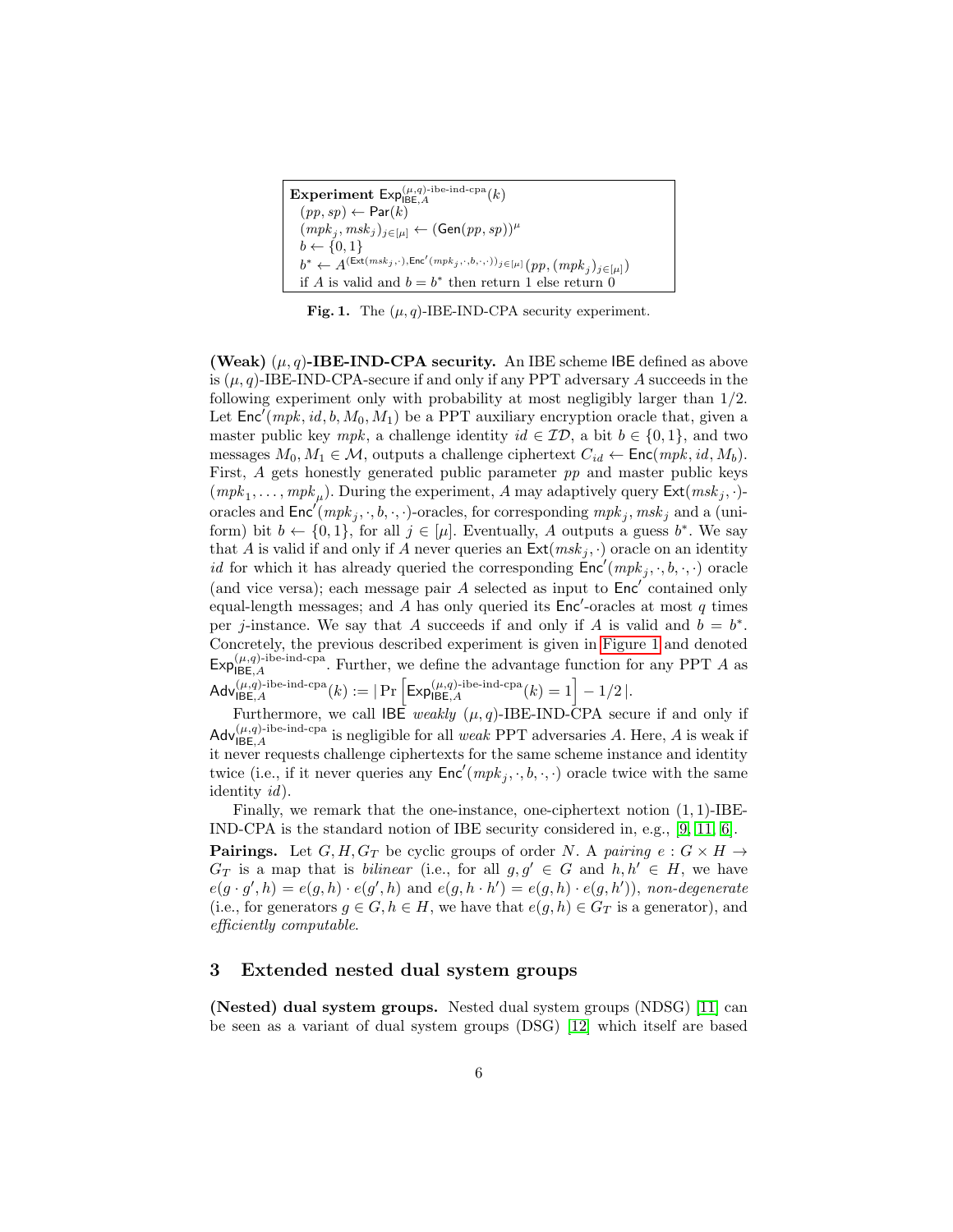on the dual system framework introduced by Waters [\[21\]](#page-23-11). NDSGs were recently defined by Chen and Wee and enabled to prove the first IBE (almost) tightly and fully secure under simple assumptions. In the following, based on NDSGs, we construct a new notion we call extended nested dual system groups.

A variant of nested dual system groups. We introduce a variant of Chen and Wee's nested dual system groups (NDSG) [\[11\]](#page-23-7), dubbed extended NDSG (ENDSG). (Mainly, we re-use and extend the notions from [\[11\]](#page-23-7).) Further, let  $G(k, n')$  be a group generator that, given integers k and n', generates the tuple  $(G, H, G_T, N, (g_{p_1}, \ldots, g_{p_{n'}}), (h_{p_1}, \ldots, h_{p_{n'}}), g, h, e)$ , for a pairing  $e : G \times$  $H \to G_T$ , for composite-order groups  $G, H, G_T$ , all of known group order  $N =$  $p_1 \cdots p_{n'}$ , for k-bit primes  $(p_i)_i$ . Further, g and h are generators of G and H, and  $(g_{p_i})_i$  and  $(h_{p_i})_i$  are generators of the (proper) subgroups  $G_{p_i} \subset G$  and  $H_{p_i} \subset H$  of order  $|G_{p_i}| = |H_{p_i}| = p_i$ , respectively. In this setting, an ENDSG ENDSG consists of algorithms SampP, SampG, SampH, SampG, SampG:

- **Parameter sampling.** Samp $P(k, n)$ , given security parameter k and parameter  $n \in \mathbb{N}$ , samples  $(G, H, G_T, N, (g_{p_1}, \ldots, g_{p_{n'}}), (h_{p_1}, \ldots, h_{p_{n'}}), g, h, e) \leftarrow$  $G(k, n')$ , for an integer n' determined by SampP, and outputs public parameters  $pp = (G, H, G_T, N, g, h, e, m, n, pars)$  and secret parameters  $sp =$  $(h, h, \widehat{pars}, \widehat{pars})$ , where  $m : H \to G_T$  is a linear map, h, h are nontrivial Helements, and pars,  $\widehat{pars}$ ,  $\widehat{pars}$  may contain arbitrary additional information used by SampG, SampH, and SampG and SampG.
- G-group sampling. Samp $G(pp)$ , given  $pp$ , outputs  $\mathbf{g} = (g_0, \ldots, g_n) \in G^{n+1}$ .
- H-group sampling. SampH $(pp)$ , given pp, outputs  $\mathbf{h} = (h_0, \ldots, h_n) \in H^{n+1}$ .
- **Semi-functional G-group sampling 1.** SampG $(pp, sp)$ , given pp and sp, outputs  $\hat{\mathbf{g}} = (\hat{g}_0, \dots, \hat{g}_n) \in G^{n+1}.$
- Semi-functional G-group sampling 2. Samp $G(pp, sp)$ , given pp and sp, outputs  $\widetilde{\mathbf{g}} = (\widetilde{g}_0, \dots, \widetilde{g}_n) \in G^{n+1}.$

Correctness of ENDSG. For correctness, for all  $k \in \mathbb{N}$ , for all integers  $n =$  $n(k) > 1$ , for all pp, where pp is the first ouput of  $\textsf{Sample}(k, n)$ , we require:

- Associativity. For all  $(g_0, \ldots, g_n) \leftarrow$  SampG $(pp)$  and for all  $(h_0, \ldots, h_n)$   $\leftarrow$ SampH(pp), we have  $e(g_0, h_i) = e(g_i, h_0)$ , for all *i*.
- **Projective.** For all  $s \leftarrow \mathbb{Z}_N^*$ , for all  $g_0$  which is the first output of  $\mathsf{SampG}(pp; s)$ , for all  $h \in H$ , we have  $m(h)^s = e(g_0, h)$ .

**Security of ENDSG.** For security, for all  $k \in \mathbb{N}$ , for all integers  $n = n(k) > 1$ , for all  $(pp, sp) \leftarrow$  Samp $P(k, n)$ , we require:

**Orthogonality.** For m specified in pp, for  $\hat{h}$ ,  $\tilde{h}$  specified in sp, we have  $m(\hat{h}) =$  $m(\tilde{h}) = 1$ . For  $g_0$ ,  $\hat{g}_0$ , and  $\tilde{g}_0$  that are the first outputs of SampG(pp),  $\widehat{\mathsf{SampG}} (pp, sp)$ , and  $\mathsf{SampG} (pp, sp)$ , respectively, we have that  $e(g_0, \hat{h}) = 1$ ,  $e(g_0, h) = 1, e(\hat{g}_0, h) = 1, \text{ and } e(\tilde{g}_0, h) = 1.$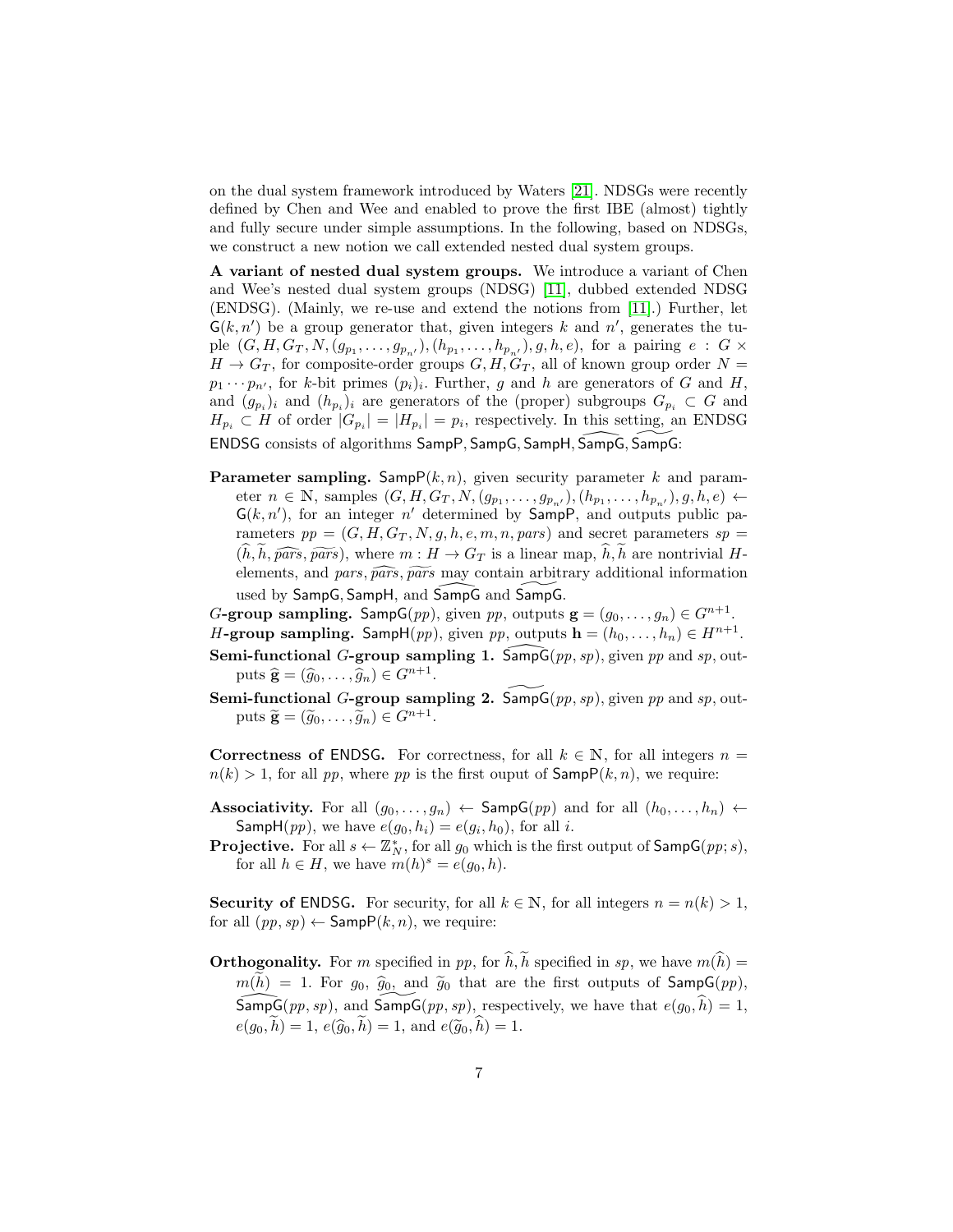- $G$  and H-subgroups. The outputs of SampG, SampG, and SampG are distributed uniformly over the generators of different nontrivial subgroups of  $G^{n+1}$  (that only depend on pp) of coprime order, respectively, while the output of SampH is uniformly distributed over the generators of a nontrivial subgroup of  $H^{n+1}$  (that only depends on pp).
- **Non-degeneracy.** For  $\hat{h}$  specified in sp and for  $\hat{g}_0$  which is the first output of SampG(pp, sp), it holds that  $e(\hat{g}_0, h)$  is uniformly distributed over the generators of a nontrivial subgroup of  $G_T$  (that only depends on pp). Similarly,  $e(\widetilde{q}_0, \widetilde{h})$  is uniformly distributed over the generators of a nontrivial subgroup of  $G_T$  (that only depends on pp), where h is specified in sp and  $\tilde{g}_0$  is the first output of  $\mathsf{SampG}(pp, sp)$ .
- **Left-subgroup indistinguishability 1 (LS1).** For any PPT adversary  $D$ , we have that the function

$$
Adv_{\mathsf{ENDSG},\mathsf{G},D}^{\mathrm{ls1}}(k,n) := |\Pr\left[D(pp,\mathbf{g})=1\right] - \Pr\left[D(pp,\mathbf{g}\widehat{\mathbf{g}})=1\right]|
$$

is negligible in k, where  $\mathbf{g} \leftarrow$  SampG $(pp), \hat{\mathbf{g}} \leftarrow$  SampG $(pp, sp)$ .

Left-subgroup indistinguishability 2 (LS2). For any PPT adversary  $D$ , we have that the function

$$
\begin{aligned} \mathsf{Adv}_{\mathsf{ENDSG},\mathsf{G},D}^{\mathrm{ls2}}(k,n) &:= \left| \Pr \left[ D(pp,\widetilde{h}\widetilde{h},\mathbf{g}'\widehat{\mathbf{g}}',\mathbf{g}\widehat{\mathbf{g}}) = 1 \right] \\ &- \Pr \left[ D(pp,\widetilde{h}\widetilde{h},\mathbf{g}'\widehat{\mathbf{g}}',\mathbf{g}\widetilde{\mathbf{g}}) = 1 \right] \end{aligned}
$$

is negligible in k, where  $g, g' \leftarrow$  SampG $(pp)$ ,  $\hat{g}, \hat{g}' \leftarrow$  SampG $(pp, sp)$ ,  $\tilde{g} \leftarrow$  $\widetilde{\mathsf{SampG}}(pp, sp)$ , for  $\widehat{h}$  and  $\widetilde{h}$  specified in sp.

Nested-hiding indistinguishability (NH). For any PPT adversary  $D$ , for all integers  $q' = q'(k)$ , the function

$$
Adv_{\mathsf{ENDSG},\mathsf{G},D}^{\mathrm{nh}}(k,n,q') :=
$$
  
\n
$$
\max_{i \in [\lfloor \frac{n}{2} \rfloor]} \left( \left| \Pr \left[ D(pp, \widehat{h}, \widetilde{h}, \widehat{\mathbf{g}}_{-(2i-1)}, \widetilde{\mathbf{g}}_{-2i}, (\mathbf{h}_1, \dots, \mathbf{h}_{q'}) \right) = 1 \right| - \Pr \left[ D(pp, \widehat{h}, \widetilde{h}, \widehat{\mathbf{g}}_{-(2i-1)}, \widetilde{\mathbf{g}}_{-2i}, (\mathbf{h'}_1, \dots, \mathbf{h'}_{q'}) \right) = 1 \right] | \right),
$$

is negligible in k, where  $\hat{\mathbf{g}} \leftarrow \widehat{\mathsf{SampG}} (pp, sp), \tilde{\mathbf{g}} \leftarrow \widetilde{\mathsf{SampG}} (pp, sp),$  and

$$
\mathbf{h}_{i'} := (h_{i',0},\ldots,h_{i',n}) \leftarrow \textsf{SampH}(pp),
$$
  

$$
\mathbf{h'}_{i'} := (h_{i',0},\ldots,h_{i',2i-1} \cdot (\widehat{h})^{\widehat{\gamma}_{i'}}, h_{i',2i} \cdot (\widetilde{h})^{\widetilde{\gamma}_{i'}},\ldots,h_{i',n}),
$$

for  $\widehat{h}, \widetilde{h}$  specified in sp, for  $\widehat{\gamma}_{i'}, \widetilde{\gamma}_{i'} \leftarrow \mathbb{Z}_{\text{ord}(H)}^*$ , and for all  $i' \in [q']$ .

(Informal) comparison of NDSGs and ENDSGs. Loosely speaking, in contrast to the NDSGs from [\[11\]](#page-23-7), ENDSGs have a second semi-functional Ggroup sampling algorithm  $SampG$  as well as a second nontrivial  $H$ -element in sp (i.e., h). Further, we omit the SampGT-algorithm. Concerning the ENDSG properties, we extend the NDSG properties and assumptions appropriately and introduce one additional assumption (i.e., LS2).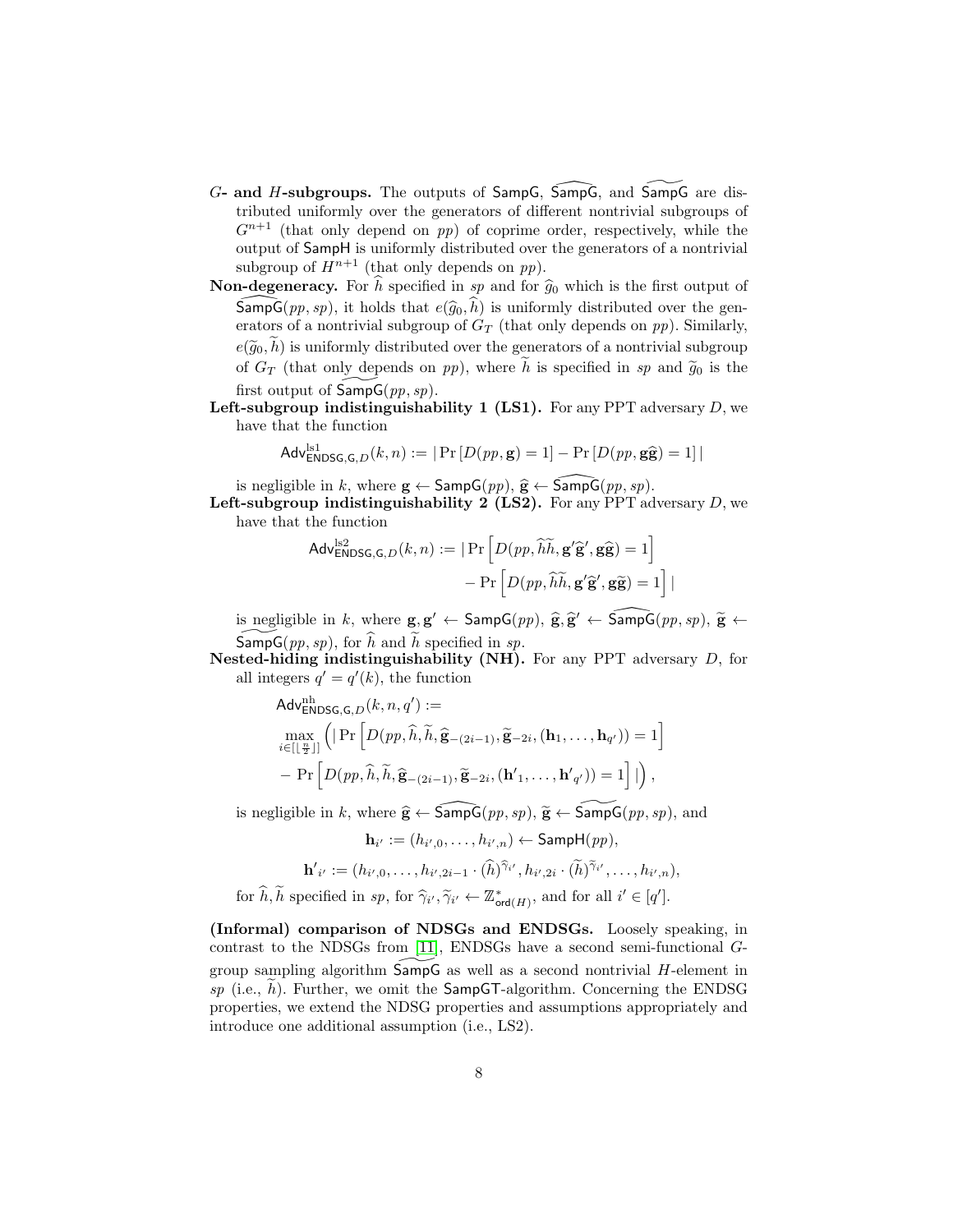#### <span id="page-8-0"></span>4 An (almost) tightly  $(\mu, q)$ -IBE-IND-CPA-secure IBE

A variant of the IBE of Chen and Wee [\[11\]](#page-23-7). We are now ready to present our variant of Chen and Wee's IBE scheme [\[11\]](#page-23-7). We use an ENDSG  $ENDSG = (SampP, SampG, SampH, SampG, SampG)$  from [Section 3](#page-5-0) as a basic building block. Besides, for groups  $G_T$  (defined below), let  $\mathcal{UH}$  be a family of universal hash functions  $H: G_T \to \{0,1\}^k$  such that for any nontrivial subgroup  $G'_T \subset G_T$ , and for  $H \leftarrow \mathcal{UH}$ ,  $X \leftarrow G'_T$ , and  $U \leftarrow \{0,1\}^k$ , we have  $SD((H, H(X))$ ;  $(H, U)) = O(2^{-k})$ . Let IBE = (Par, Gen, Ext, Enc, Dec) with identity space  $\mathcal{ID} = \{0, 1\}^n$  and message space  $\mathcal{M} = \{0, 1\}^k$  be defined as follows:

- **Parameter generation.** Par $(k, n)$  samples  $(pp', sp') \leftarrow$  SampP $(k, 2n)$ , with  $pp' = (G, H, G_T, N, g, h, e, m, 2n, pars)$  and  $sp' = (h, h, \widehat{pars}, \widehat{pars})),$  and  $H \leftarrow UH$ , and then outputs the public and secret parameters  $(pp, sp)$ , where  $pp = (G, H, G_T, N, g, h, e, m, 2n, H, pars)$  and  $sp = sp'.$
- Key generation. Gen(pp, sp) samples  $msk \leftarrow H$ , and outputs a master public key  $mpk := (pp, m(msk))$  and a master secret key msk.
- **Secret-key extraction.** Ext(*msk, id*), given  $msk \in H$  and an identity  $id =$  $(id_1 \dots id_n) \in \mathcal{ID}$ , samples  $(h_0, \dots, h_{2n}) \leftarrow$  SampH $(pp)$  and outputs a user secret key

$$
usk_{id} := (h_0, msk \cdot \prod_{i=1}^{n} h_{2i - id_i}).
$$

**Encryption.** Enc(mpk, id, M), given  $mpk = (pp, m(msk))$ , an identity id =  $(id_1 \dots id_n) \in \mathcal{ID}$ , and a message  $M \in \mathcal{M}$ , computes  $(g_0, \dots, g_{2n}) :=$  $\mathsf{SampG}(pp; s)$ , for  $s \leftarrow \mathbb{Z}_N^*$ , and  $g_T := m(msk)^s$  (=  $e(g_0, msk)$ ), and outputs a ciphertext

$$
C_{id}:=(g_0,\prod_{i=1}^ng_{2i-id_i},\text{H}(g_T)\oplus M).
$$

**Decryption.** Dec(usk<sub>id</sub>,  $C_{id'}$ ), given a user secret key usk<sub>id</sub> =: ( $K_0, K_1$ ) and a ciphertext  $C_{id'} =: (C_0, C_1, C_2)$ , outputs

$$
M := \mathsf{H}\left(\frac{e(C_0, K_1)}{e(C_1, K_0)}\right) \oplus C_2.
$$

Correctness of IBE. We have

$$
\mathsf{H}\left(\frac{e(C_0, K_1)}{e(C_1, K_0)}\right) \oplus C_2 = \mathsf{H}\left(\frac{e(g_0, msk \cdot \prod_{i=1}^n h_{2i - id_i})}{e(\prod_{i=1}^n g_{2i - id'_i}, h_0)}\right) \oplus \mathsf{H}(g_T) \oplus M
$$
  

$$
\stackrel{\text{(*)}}{=} \mathsf{H}(g_T) \oplus \mathsf{H}(g_T) \oplus M,
$$

for  $id = id'$ . (\*) holds due to **ENDSG**'s associativity and projective properties.  $(\mu, q)$ -IBE-IND-CPA security of IBE. We base our high-level proof strategy on the IBE-IND-CPA proof strategy of Chen and Wee [\[11\]](#page-23-7), but deviate on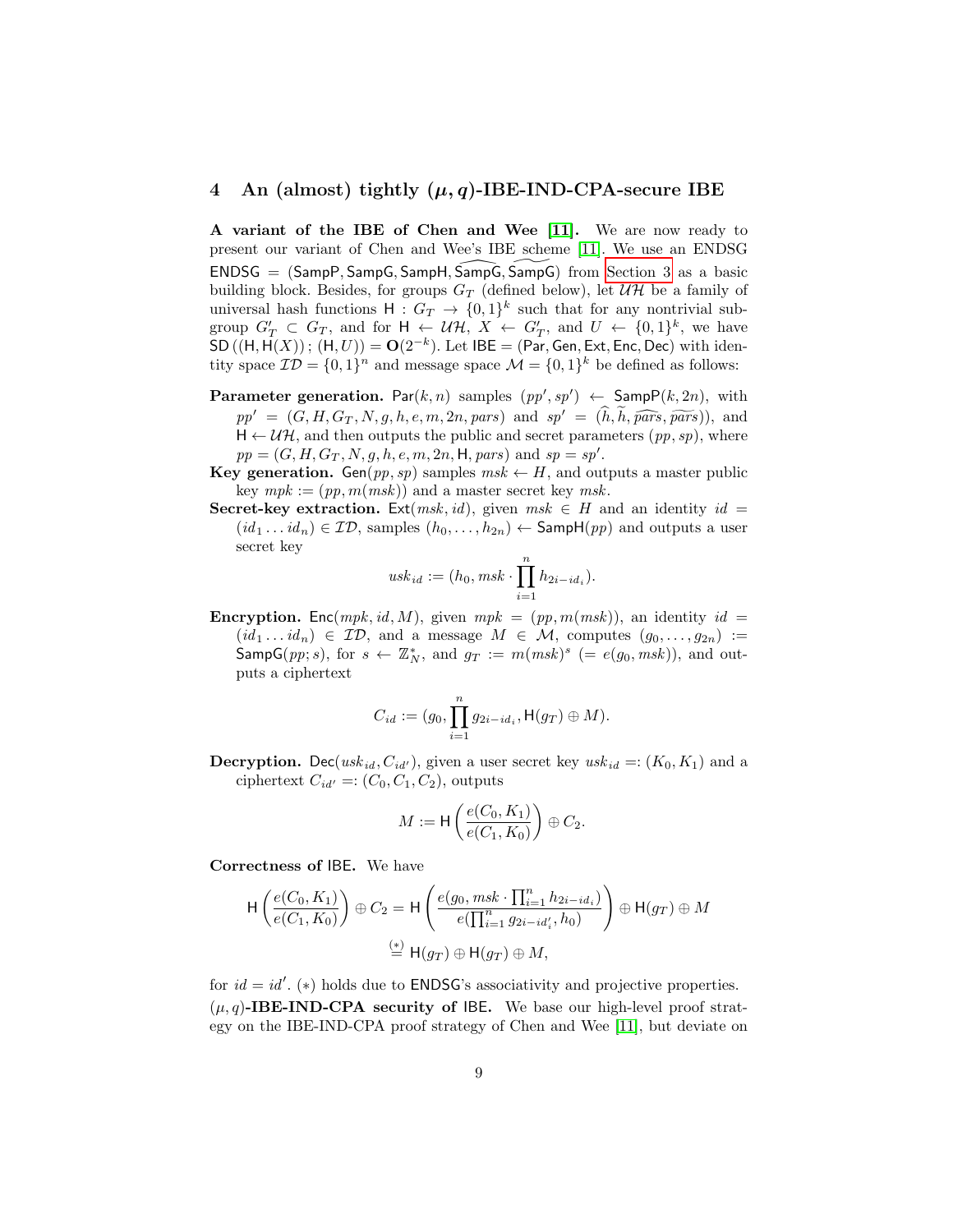the low level. First, we define auxiliary encryption  $\overline{\mathsf{Enc}}$  and auxiliary secret-key extraction  $\overline{\mathsf{Ext}}$ , random functions  $\overline{\mathsf{R}}_{j,i}$  and  $\overline{\mathsf{R}}_{j,i}$ , pseudo-normal ciphertexts, semifunctional type- $(\cdot, i)$  ciphertexts, and semi-functional type-i user secret keys as in [\[11\]](#page-23-7):

Auxiliary secret-key extraction.  $\overline{\text{Ext}}(pp, msk, id; \mathbf{h})$ , given pp, master secret key msk, an identity  $id = id_1 \dots id_n \in \mathcal{ID}$ , and  $\mathbf{h} = (h_0, \dots, h_{2n}) \in$  $(H)^{2n+1}$ , outputs a user secret key

$$
usk_{id} := (h_0, msk \cdot \prod_{i=1}^{n} h_{2i - id_i}).
$$

Auxiliary encryption function.  $\overline{\text{Enc}}(pp, id, M; msk, \mathbf{g})$ , given parameter pp, identity  $id = id_1 \dots id_n \in \mathcal{ID}$ , message  $M \in \mathcal{M}$ , master secret key msk, and  $\mathbf{g} = (g_0, \ldots, g_{2n}) \in (G)^{2n+1}$ , outputs a ciphertext

$$
C_{id} := (g_0, \prod_{i=1}^n g_{2i-id_i}, \mathsf{H}(e(g_0, msk)) \oplus M).
$$

**Random function families.** Let  $id|_i := id_1 \dots id_i$  be the *i*-bit prefix of an identity id, and let  $\mathcal{ID}|_i := \{0,1\}^i$ . For an instance j and  $i \in [n] \cup \{0\}$ , consider functions  $\widehat{R}_{j,i} : \mathcal{ID}|_i \to H$ ,  $id|_i \mapsto (\widehat{h})^{\widehat{\gamma}_{j,i}(id|_i)}$  and  $\widehat{R}_{j,i} : \mathcal{ID}|_i \to$ H,  $id|_i \mapsto (\tilde{h})^{\tilde{\gamma}_{j,i}(id|i)},$ , where  $\hat{\gamma}_{j,i} : \mathcal{ID}|_i \to \mathbb{Z}_{\text{ord}(H)}^*$ ,  $id|_i \mapsto \hat{\gamma}_{j,id|i}$  and  $\tilde{\gamma}_{j,i} :$ <br>  $\mathcal{ID}|_i \to \mathbb{Z}^*$  $\mathcal{ID}|_i \to \mathbb{Z}_{\text{ord}(H)}^*$ ,  $id|_i \mapsto \widetilde{\gamma}_{j,id|_i}$  are independently and truly random.

Pseudo-normal ciphertexts. Pseudo-normal ciphertexts are generated as

$$
C_{id} := \overline{\text{Enc}}(pp, id, M; msk, \mathbf{g}\widehat{\mathbf{g}})
$$
  
=  $(g_0\widehat{g}_0, \prod_{i=1}^n g_{2i-id_i}\widehat{g}_{2i-id_i}, \mathsf{H}(e(g_0\widehat{g}_0, msk)) \oplus M),$ 

for uniform  $g = (g_0, \ldots, g_{2n}) \leftarrow$  Samp $G(pp)$  and  $\hat{g} = (\hat{g}_0, \ldots, \hat{g}_{2n}) \leftarrow$  $\overline{\mathsf{SampG}}(pp, sp)$ . (Hence, pseudo-normal ciphertexts have semi-functional Gcomponents sampled from  $Samp\bar{G}$ .)

Semi-functional type-( $\wedge$ , i) and type-( $\sim$ , i) ciphertexts. Let  $\widehat{\mathsf{R}}_{j,i}$  and  $\widetilde{\mathsf{R}}_{j,i}$ be random functions as defined above. Semi-functional ciphertexts of type  $(\wedge, i)$  are generated as

$$
\begin{aligned} \widehat{C}_{id} &:= \overline{\mathsf{Enc}}(pp, id, M; msk \cdot \widehat{\mathsf{R}}_{j,i}(id|_i) \cdot \widetilde{\mathsf{R}}_{j,i}(id|_i), \mathbf{g}\widehat{\mathbf{g}}) \\ & \stackrel{(1)}{=} (g_0\widehat{g}_0, \prod_{i=1}^n g_{2i-id_i}\widehat{g}_{2i-id_i}, \mathsf{H}(e(g_0\widehat{g}_0, msk \cdot \widehat{\mathsf{R}}_{j,i}(id|_i))) \oplus M) \end{aligned}
$$

while semi-functional ciphertexts of type  $(\sim, i)$  are generated as

$$
\widetilde{C}_{id} := \overline{\text{Enc}}(pp, id, M; msk \cdot \widehat{\mathsf{R}}_{j,i}(id|_i) \cdot \widetilde{\mathsf{R}}_{j,i}(id|_i), \mathbf{g}\widetilde{\mathbf{g}})
$$
  
\n
$$
\stackrel{(2)}{=} (g_0\widetilde{g}_0, \prod_{i=1}^n g_{2i-id_i}\widetilde{g}_{2i-id_i}, \mathsf{H}(e(g_0\widetilde{g}_0, msk \cdot \widetilde{\mathsf{R}}_{j,i}(id|_i))) \oplus M),
$$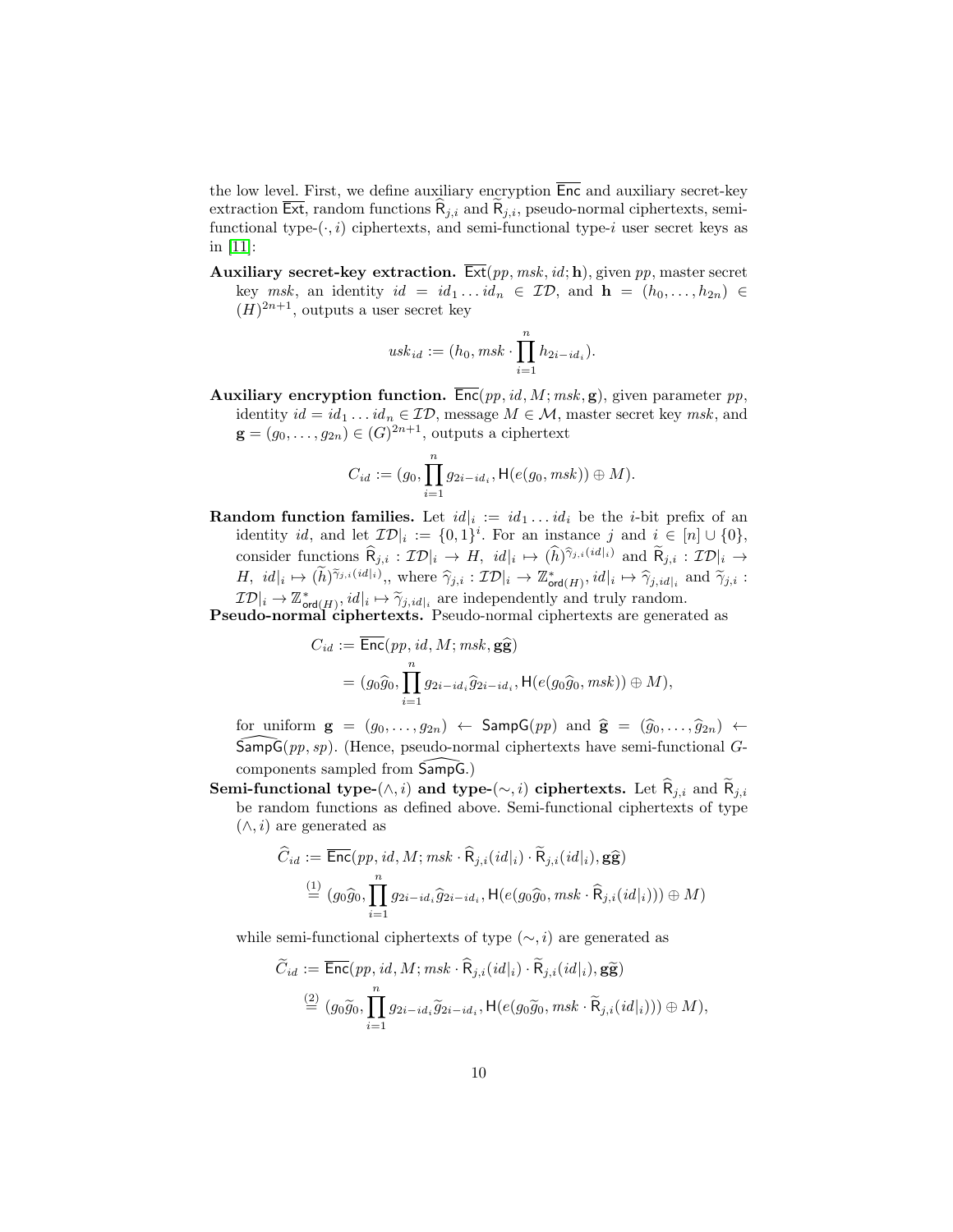where  $\mathbf{g} = (g_0, \ldots, g_{2n}) \leftarrow$  SampG $(pp), \hat{\mathbf{g}} = (\hat{g}_0, \ldots, \hat{g}_{2n}) \leftarrow$  SampG $(pp),$  and  $\widetilde{\mathbf{g}} = (\widetilde{g}_0, \ldots, \widetilde{g}_{2n}) \leftarrow \widetilde{\mathsf{SampG}}(pp)$ , while (1) and (2) hold due to ENDSG's properties.

**Semi-functional type-i user secret keys.** Let  $\hat{\mathsf{R}}_{i,i}$  and  $\hat{\mathsf{R}}_{i,i}$  be defined as above. For  $\mathbf{h} = (h_0, \ldots, h_{2n}) \leftarrow$  SampH $(pp)$ , semi-functional type-i user secret keys are generated as

<span id="page-10-0"></span>
$$
usk_{id} := \overline{\text{Ext}}(pp, msk \cdot \widehat{\mathsf{R}}_{j,i}(id|_{i}) \cdot \widetilde{\mathsf{R}}_{j,i}(id|_{i}), id; \mathbf{h})
$$
  
=  $(h_0, msk \cdot \widehat{\mathsf{R}}_{j,i}(id|_{i}) \cdot \widetilde{\mathsf{R}}_{j,i}(id|_{i}) \cdot \prod_{i=1}^{n} h_{2i-id_i}).$ 

Theorem 1. If ENDSG is a correct and secure ENDSG, then IBE defined as above is weakly  $(\mu, q)$ -IBE-IND-CPA-secure. Concretely, for any weak PPT adversary A with at most  $q' = q'(k)$  extraction queries per instance and running time t in the  $(\mu, q)$ -IBE-IND-CPA security experiment with IBE, there are distinguishers  $D_1$  on LS1,  $D_2$  on LS2, and  $D_3$  on NH with running times  $t'_1 \approx t'_2 \approx t'_3 \approx t + \mathbf{O}(\mu qq' nk^c)$ , respectively, some constant  $c \in \mathbb{N}$ , with

$$
\begin{aligned} \mathsf{Adv}_{\mathsf{IBE},A}^{(\mu,q)\text{-}\mathrm{ibe}\text{-}\mathrm{ind}\text{-}\mathrm{cpa}}(k,n) &\leq \mathsf{Adv}_{\mathsf{ENDSG},\mathsf{G},D_1}^{\mathrm{ls1}}(k,2n) + 2n \cdot \mathsf{Adv}_{\mathsf{ENDSG},\mathsf{G},D_2}^{\mathrm{ls2}}(k,2n) \\ &+ n \cdot \mathsf{Adv}_{\mathsf{ENDSG},\mathsf{G},D_3}^{\mathrm{nh}}(k,2n,q') + \mu q \cdot \mathbf{O}(2^{-k}), \end{aligned} \tag{1}
$$

for group generator G defined as above.

*Proof.* We show the  $(\mu, q)$ -IBE-IND-CPA security of IBE for any weak PPT adversary A in a sequence of games where we successively change the games until we arrive at a game where  $A$  has only negligible advantage (i.e., success probability of  $1/2$ ) in the sense of  $(\mu, q)$ -IBE-IND-CPA. Let  $S_{A,j}$  be the event that  $A$  succeeds in Game  $j$ . We give an overview how the challenge ciphertexts and user secret keys are generated in [Table 1.](#page-11-0)

**Game 0.** Game 0 is the  $(\mu, q)$ -IBE-IND-CPA experiment as defined above.

- Game 1. Game 1 is defined as Game 0 apart from the fact that all challenge ciphertexts are pseudo-normal.
- Game 2.i.0. Game 2.i.0 is defined as Game 1 except that all user secret keys are semi-functional of type  $(i - 1)$  and all challenge ciphertexts are semifunctional of type- $(\wedge, i-1)$ , for all  $i \in [n]$ .
- **Game 2.i.1.** Game 2.*i*.1 is defined as Game 2.*i*.0 except that if and only if the  $i$ -th bit of a challenge identity is 1, then the corresponding challenge ciphertext is semi-functional of type  $(\sim, i - 1)$ . (Otherwise, if and only if the  $i$ -th bit of a challenge identity is 0, then the corresponding challenge ciphertext is semi-functional of type  $(\wedge, i - 1)$ , for all j.)
- Game 2.i.2. Game 2.*i*.2 is defined as Game 2.*i*.1 except that the challenge ciphertexts are semi-functional of type  $(·, i)$  (where  $·$  can be  $\land$  or  $\sim$  as defined in Game  $2.i.1$ , i.e., depending on the *i*-th challenge identity bit) and the user secret keys are semi-functional of type i.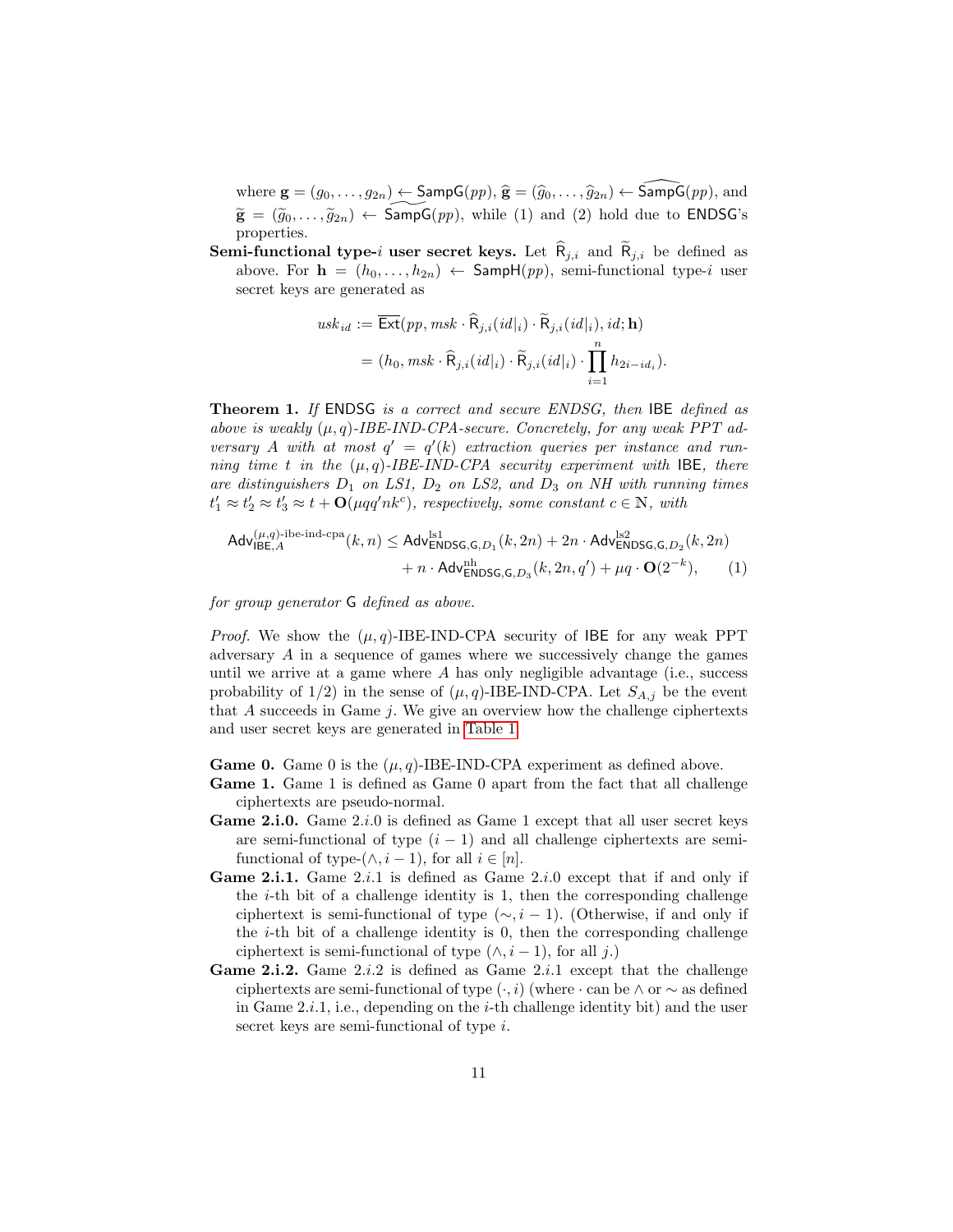|        | Challenge ciphertexts for $id_{i,i'}^*$                                                                                                                                                                                              |
|--------|--------------------------------------------------------------------------------------------------------------------------------------------------------------------------------------------------------------------------------------|
| Game 0 | $\mathsf{Enc}(\mathit{mpk}_j, \mathit{id}_{j}^*, \mathit{M}_{j}^*, \mathit{N}_{j}^*)$                                                                                                                                                |
| Game 1 | $\left \overline{\mathsf{Enc}}(pp, id_{j,i'}^*, M_{j,i',b}^*; m s k_j, \mathbf{g}\widehat{\mathbf{g}})\right $                                                                                                                       |
|        | Game 2. <i>i</i> .0 $\left\ \overline{\text{Enc}}(pp, id_{i,i'}^*, M_{i,i',b}^*, msk_j \cdot \widehat{R}_{j,i-1}(id_{i,i'}^* _{i-1}), g\widehat{g})\right\ $                                                                         |
|        | Game 2. <i>i</i> .1 if $id_{j,i',i}^* = 0$ : $\overline{\text{Enc}}(pp, id_{j,i'}^*, M_{j,i',b}^*; msk_j \cdot \widehat{R}_{j,i-1}(id_{j,i'}^* _{i-1}), g\hat{g})$                                                                   |
|        | $\left  \text{if} \ id_{j,i',i}^* = 1 : \overline{\mathsf{Enc}}(pp, id_{j,i'}^*, M_{j,i',b}^*; m s k_j \cdot \widetilde{\mathsf{R}}_{j,i-1}(id_{j,i'}^* _{i-1}), \underline{\mathbf{g}} \underline{\widetilde{\mathbf{g}}}) \right $ |
|        | Game 2. <i>i</i> .2 $\left\  \text{if} \ id_{j,i',i}^* = 0 : \overline{\text{Enc}}(pp, id_{j,i'}^*, M_{j,i',b}^*; m s k_j \cdot \widehat{\text{R}}_{j,i} (id_{j,i'}^* i), \mathbf{g} \widehat{\mathbf{g}}) \right\ $                 |
|        | if $id_{j,i',i}^* = 1 : \overline{\mathsf{Enc}}(pp, id_{j,i'}^*, M_{j,i',b}^*; msk_j \cdot \widetilde{R}_{j,i}(id_{j,i'}^* _i), \mathbf{g}\widetilde{\mathbf{g}})$                                                                   |
| Game 3 | $\left  \overline{\mathsf{Enc}}(pp, id_{j,i'}^*, M_{j,i',b}^*; m s k_j \cdot \widehat{\mathsf{R}}_{j,n}(id_{j,i'}^*), \mathbf{g} \widehat{\mathbf{g}}) \right $                                                                      |
| Game 4 | $\overline{\mathsf{Enc}}(pp, id^*_{i,i'}, R_{j,i'}; m s k_j \cdot \widehat{R}_{j,n}(id^*_{i,i'}), \mathbf{g}\widehat{\mathbf{g}})$                                                                                                   |
|        | User secret keys for id                                                                                                                                                                                                              |
| Game 0 | $\mathsf{Ext}(msk_j, id)$                                                                                                                                                                                                            |
| Game 1 | $\mathsf{Ext}(pp, msk_j, id; \mathbf{h})$                                                                                                                                                                                            |
|        | Game 2. <i>i</i> .0 $\ \overline{\text{Ext}}(pp, msk_j \cdot \hat{R}_{j,i-1}(id _{i-1}) \cdot \tilde{R}_{j,i-1}(id _{i-1}), id; \mathbf{h})$                                                                                         |
|        | Game 2. <i>i</i> .1 $\left\ \overline{\mathsf{Ext}}(pp, msk_j \cdot \widehat{\mathsf{R}}_{j,i-1}(id _{i-1}) \cdot \widetilde{\mathsf{R}}_{j,i-1}(id _{i-1}), id; \mathbf{h}\right)$                                                  |
|        | Game $2.i.2 \ \overline{\text{Ext}}(pp, msk_j \cdot \widehat{\text{R}}_{j,i}(\emph{id} _i) \cdot \widetilde{\text{R}}_{j,i}(\emph{id} _i), \emph{id}; \textbf{h})$                                                                   |
| Game 3 | $\overline{\mathsf{Ext}}(pp, m s k_j \cdot \widehat{\mathsf{R}}_{j, n}(\mathit{id}) \cdot \widetilde{\mathsf{R}}_{j, n}(\mathit{id}), \mathit{id}; \mathbf{h})$                                                                      |
| Game 4 | $\overline{\mathsf{Ext}}(pp, msk_j \cdot \overline{\mathsf{R}}_{i,n}(id) \cdot \overline{\mathsf{R}}_{i,n}(id), id; \mathbf{h})$                                                                                                     |

<span id="page-11-0"></span>Table 1. Instance-j challenge ciphertexts for challenge identity  $id_{j,i'}^*$ , for  $g \leftarrow$  $\mathsf{SampG}(pp)$ , for  $\hat{\mathbf{g}} \leftarrow \widehat{\mathsf{SampG}}(pp, sp)$ , for  $\tilde{\mathbf{g}} \leftarrow \widehat{\mathsf{SampG}}(pp, sp)$ , for  $R_{j,i'} \leftarrow \{0, 1\}^k$ , and for instance-j user secret keys for identity id, for  $h \leftarrow$  SampH(pp), for all  $(j, i', i) \in [\mu] \times [q] \times [n]$ . The differences between games are given by underlining.

- **Game 3.** Game 3 is defined as Game  $2n.0$  except that the challenge ciphertexts are semi-functional of type  $(\wedge, n)$  and the user secret keys are semi-functional of type n.
- Game 4. Game 4 is defined as Game 3 except that the challenge ciphertext messages are uniform k-length bitstrings, for all  $(j, i') \in [\mu] \times [q]$ .

Lemma 1 (Game 0 to Game 1). Let G be a group generator as defined above. If the G- and H-subgroups property and LS1 of ENDSG hold, Game 0 and Game 1 are computationally indistinguishable. Concretely, for any PPT adversary A with at most  $q' = q'(k)$  extraction queries in each instance and running time t in the  $(\mu, q)$ -IBE-IND-CPA security experiment with IBE there is an distinguisher D on LS1 with running time  $t' \approx t + \mathbf{O}(\mu q q' n k^c)$ , for integer  $n = n(k)$  and some constant  $c \in \mathbb{N}$ , such that

<span id="page-11-1"></span>
$$
|\Pr\left[S_{A,0}\right] - \Pr\left[S_{A,1}\right]| \le \mathsf{Adv}_{\mathsf{ENDSG},\mathsf{G},D}^{\mathsf{ls1}}(k,2n). \tag{2}
$$

Proof. In Game 0, all challenge ciphertexts are normal in the sense of IBE while in Game 1, all challenge ciphertexts are pseudo-normal. In the following, we give a description and its analysis of a LS1 distinguisher that uses any efficient IBE-attacker in the  $(\mu, q)$ -IBE-IND-CPA sense.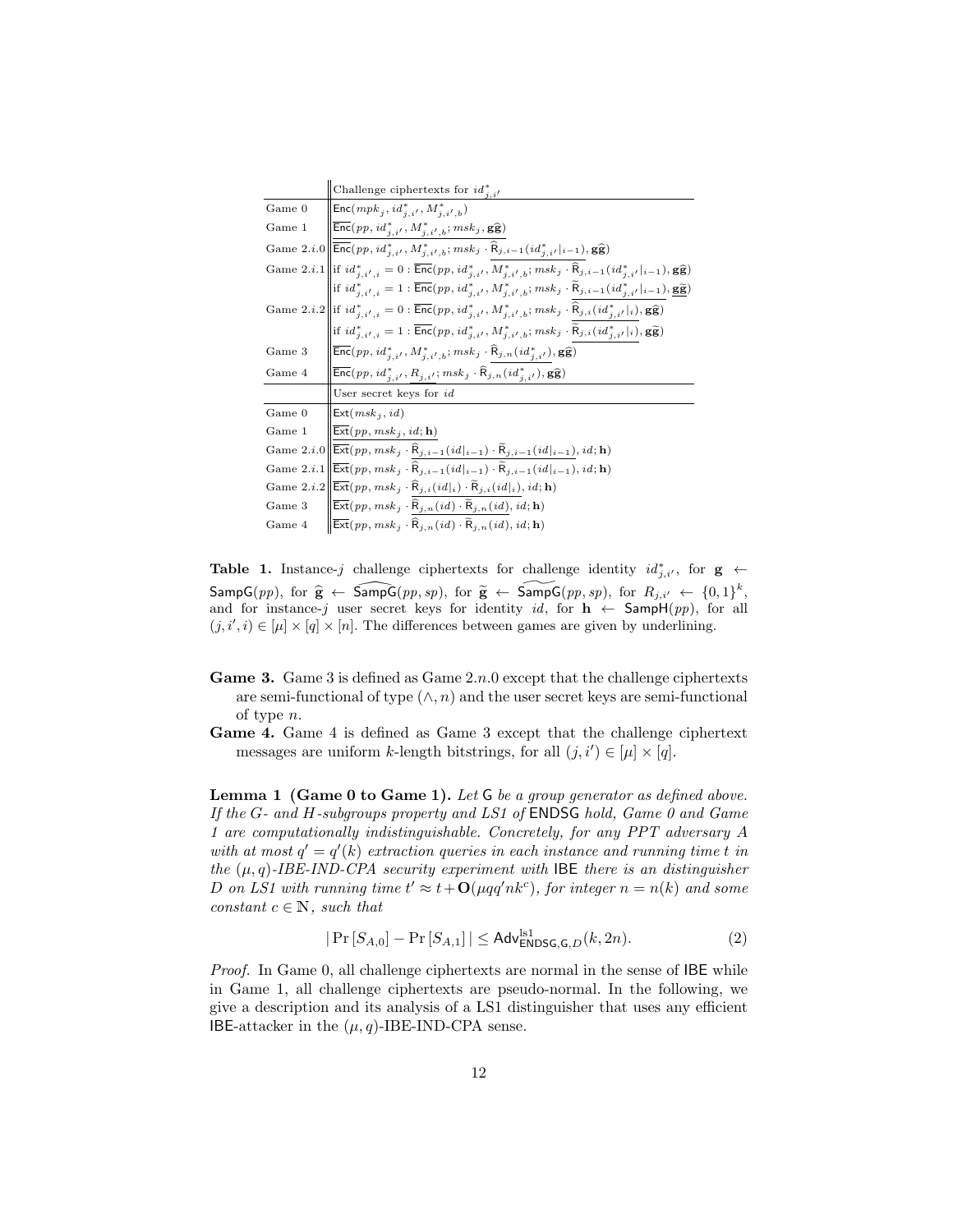**Description.** The challenge input is provided as  $(pp, T)$ , where **T** is either **g** or **g** $\hat{\mathbf{g}}$ , for  $pp = (G, H, G_T, N, e, m, 2n, H, pars), \mathbf{g} \leftarrow$  Samp $\mathsf{G}(pp)$ , and  $\hat{\mathbf{g}} \leftarrow$  $\widehat{\mathsf{SampG}}(pp, sp)$ . First, D samples  $(msk_j)_j \leftarrow (H)^\mu$ , sets  $mpk_j := (pp, m(msk_j)),$ for all j, and sends  $(mpk<sub>j</sub>)<sub>j</sub>$  to A. During the experiment, D answers instance-j secret key extraction queries to oracle  $\mathsf{Ext}(msk_j, \cdot)$ , for  $id \in \mathcal{ID}$ , with

 $\overline{\text{Ext}}(pp, msk_j, id; \text{SampH}(pp)),$ 

for all j. (We assume that A queries at most  $q' = q'(k)$  user secret keys per instance.) Then, D fixes a bit  $b \leftarrow \{0, 1\}$ . A may adaptively query its Enc<sup>'</sup>-oracle; for A-chosen instance-j challenge identities  $(id_{j,i}^*)_i$  and equal-length messages  $(M^*_{j,i,0}, M^*_{j,i,1})_i$ , for all  $i \in [q]$ . D returns

$$
\overline{\mathsf{Enc}}(pp, id^*_{j,i}, M^*_{j,i,b}; msk_j, \mathbf{T}^{s_{j,i}})
$$

to A, for  $s_{j,i} \leftarrow \mathbb{Z}_N^*$ , for all  $(j,i)$ . (We assume that A queries at most q challenge ciphertexts per instance.) Eventually, A outputs a guess  $b'$ . D outputs 1 if  $b' = b$ and A is valid in the sense of  $(\mu, q)$ -IBE-IND-CPA, else outputs 0.

Analysis. The provided master public keys and the A-requested user secret keys yield the correct distribution and are consistent in the sense of Game 0 and Game 1. Due to ENDSG's  $G$ - and H-subgroups property, we have that **T** is uniformly distributed over the generators of a nontrivial subgroup of  $G^{2n+1}$ . Hence,  $\mathbf{T}^s$ , for  $s \leftarrow \mathbb{Z}_N^*$ , is distributed uniformly over the generators of a nontrivial subgroup of  $G^{2n+1}$  and, thus, all challenge ciphertexts yield the correct distribution in the sense of Game 0 and Game 1. If  $T = g$ , then the challenge ciphertexts are distributed identically as in Game 0. Otherwise, i.e., if  $\mathbf{T} = g\hat{g}$ , then the challenge ciphertexts are distributed identically as in Game 1. Hence, [\(2\)](#page-11-1) follows.

Lemma 2 (Game 1 to Game 2.1.0). If the orthogonality property of ENDSG holds, the output distributions of Game 1 and Game 2.1.0 are the same. Concretely, for any PPT adversary A in the  $(\mu, q)$ -IBE-IND-CPA security experiment with IBE defined as above it holds that

<span id="page-12-0"></span>
$$
\Pr\left[S_{A,1}\right] = \Pr\left[S_{A,2.1.0}\right].\tag{3}
$$

<span id="page-12-1"></span>*Proof.* In this bridging step, we argue that each instance- $j$  master secret key  $msk_j$ , with  $msk_j \leftarrow H$ , generated as in Game 1 and the (implicit) instancej master secret keys  $msk'_j$ , with  $msk'_j := msk''_j \cdot \widehat{R}_{j,0}(\varepsilon) \cdot \widetilde{R}_{j,0}(\varepsilon)$ , for  $msk''_j \leftarrow$ H and  $\hat{\mathsf{R}}_{i,0}, \hat{\mathsf{R}}_{i,0}$  defined as above, generated as in Game 2.1.0, are identically distributed, for all j. Note that the master public keys for A contain  $(m(msk_j))_j$ ; but since  $((m(msk_j^j))_j = (m(msk_j^{\prime\prime}))_j$ , which is due to the orthogonality property of ENDSG, no  $\widehat{R}_{j,0}$ -information and no  $\widetilde{R}_{j,0}$ -information is given out in the master public keys. Further, since  $(msk_j)_j$  and  $(msk_j'')_j$  are identically distributed, it follows that [\(3\)](#page-12-0) holds.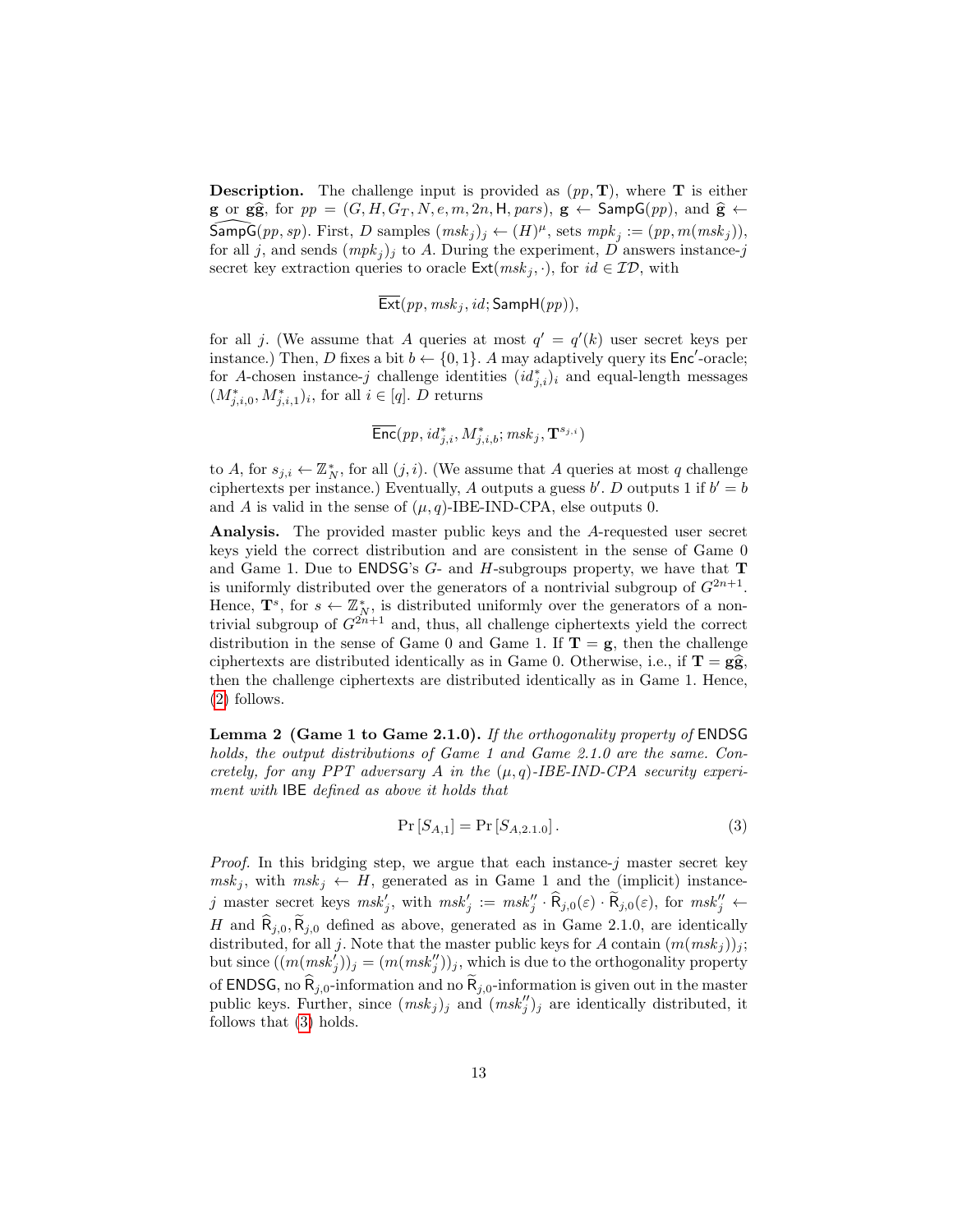**Lemma 3** (Game 2.i.0 to Game 2.i.1). Let  $G$  be a group generator as defined above. If the G- and H-subgroups property and LS2 of **ENDSG** hold, Game  $2.i.0$ and Game 2.i.1 are computationally indistinguishable. Concretely, for any PPT adversary A with at most  $q' = q'(k)$  extraction queries in each instance and running time t in the  $(\mu, q)$ -IBE-IND-CPA security experiment with IBE defined as above, there is a distinguisher D on LS2 with running time  $t' \approx t + O(\mu qq' nk^c)$ , for integer  $n = n(k)$  and some constant  $c \in \mathbb{N}$ , such that

<span id="page-13-0"></span>
$$
|\Pr\left[S_{2,i,0}\right] - \Pr\left[S_{2,i,1}\right]| \le \mathsf{Adv}_{\mathsf{ENDSG},\mathsf{G},D}^{\mathrm{lsg}}(k,2n),\tag{4}
$$

for all  $i \in [n]$ .

*Proof.* In Game 2.*i.*0, we have semi-functional type- $(\wedge, i - 1)$  challenge ciphertexts while in Game  $2.i.1$ , challenge ciphertexts are semi-functional of type  $(\sim, i - 1)$  if and only if the *i*-th challenge identity bit is 1.

**Description.** The challenge input is provided as  $(p, \tilde{h}\tilde{h}, g'\tilde{g}', T)$ , where T is either  $g\hat{g}$  or  $g\hat{g}$ , for pp as before, for  $\hat{h}, \hat{h}$  specified in sp, for  $g, g' \leftarrow$  SampG(pp),  $\widehat{\mathbf{g}}, \widehat{\mathbf{g}}' \leftarrow \widehat{\mathsf{SampG}}(pp, sp)$ , and  $\widetilde{\mathbf{g}} \leftarrow \widehat{\mathsf{SampG}}(pp, sp)$ . First, D samples  $(msk_j)_j \leftarrow$ <br> $(H)^{\mu}$  sots multiple in method in an and sonds  $(H)^{\mu}$ , sets  $mpk_j := (pp, m(msk_j))$ , for all j, for m specified in pp, and sends  $(mpk_j)_j$  to A. Further, D defines a truly random function  $R: [\mu] \times \{0,1\}^{i-1} \rightarrow$  $\langle \hat{h}h \rangle$ . During the experiment, D answers instance-j secret key extraction queries to oracle  $\textsf{Ext}(msk_i, \cdot)$  as

$$
\mathsf{Ext}(pp, msk_j \cdot \mathsf{R}(j, id|_{i-1}), id; \mathsf{SampH}(pp)),
$$

for  $id \in \mathcal{ID}$  and all j. (Again, we assume that A queries at most  $q' = q'(k)$ user secret keys per instance and we set  $id|_0 = \{0,1\}^0 = : \varepsilon$ . A may adaptively query its Enc'-oracle; for A-chosen instance-j challenge identity  $id_{j,i'}^* =$  $id_{j,i',1}^* \ldots, id_{j,i',n}^* \in \mathcal{ID}$  and equal-length messages  $(M_{j,i',0}^*, M_{j,i',1}^*)_{i'}$ , for all  $i' \in [q]$ . D returns

$$
\begin{aligned}\n\overline{\text{Enc}}(pp, id_{j,i'}^*, M_{j,i',b}^*, msk_j \cdot \mathsf{R}(j, id_{j,i'}^*|_{i-1}), (\mathbf{g}'\hat{\mathbf{g}}')^{s_{j,i'}}) &\text{if } id_{j,i',i}^* = 0, \\
\overline{\text{Enc}}(pp, id_{j,i'}^*, M_{j,i',b}^*; msk_j \cdot \mathsf{R}(j, id_{j,i'}^*|_{i-1}), \mathbf{T}^{s_{j,i'}}) &\text{if } id_{j,i,i'}^* = 1,\n\end{aligned}
$$

to A, for (fixed)  $b \leftarrow \{0, 1\}$ , for  $s_{j,i'} \leftarrow \mathbb{Z}_N^*$ , for all  $(j, i')$ . Eventually, A outputs a guess b'. D outputs 1 if  $b' = b$  and A is valid in the sense of  $(\mu, q)$ -IBE-IND-CPA, else outputs 0.

Analysis. The master public keys yield the correct distribution as well as the requested user secret keys (which is due to ENDSG's G- and H-subgroups property). For challenge ciphertexts, note that  $g' \hat{g}'$  and  $T$  are uniformly distributed<br>over the generators of their respective portrivial subgroup of  $C^{2n+1}$  and being over the generators of their respective nontrivial subgroup of  $G^{2n+1}$  and, hence,  $(g'\hat{g}')^s$  and  $\mathbf{T}^s$ , for  $s \leftarrow \mathbb{Z}_N^*$ , are distributed uniformly over the generators of their regnective pertrivial  $C^{2n+1}$  subgroup of well If  $\mathbf{T} - \hat{g} \hat{g}$  then the challenge their respective nontrivial  $G^{2n+1}$ -subgroup as well. If  $\mathbf{T} = \mathbf{g}\hat{\mathbf{g}}$ , then the challenge ciphertexts are distributed identically as in Game 2.*i*.0. Otherwise, if  $T = g\tilde{g}$ , then the challenge ciphertexts are distributed identically as in Game  $2.i.1$  (where,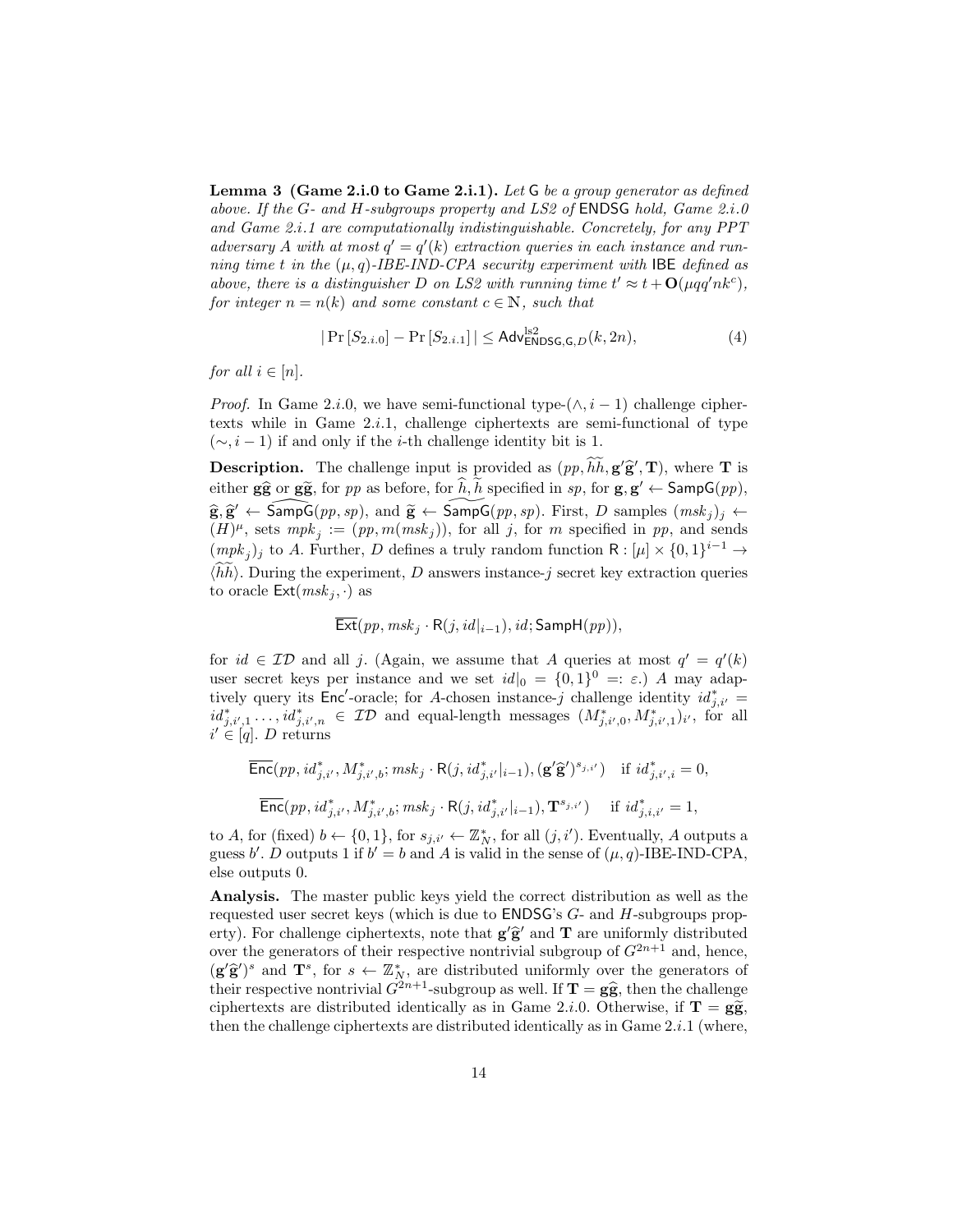in both cases, ENDSG's orthogonality and non-degeneracy properties hold; thus,  $h$  and  $h$  must contain coprime nontrivial elements and the challenge ciphertexts yield the correct distribution). Hence, [\(4\)](#page-13-0) follows.

Lemma 4 (Game 2.i.1 to Game 2.i.2). Let G be a group generator as defined above. If the G- and H-subgroups property and NH of ENDSG hold, Game 2.i.1 and Game 2.i.2 are computationally indistinguishable. Concretely, for any PPT adversary A with at most  $q' = q'(k)$  extraction queries in each instance and running time t in the  $(\mu, q)$ -IBE-IND-CPA security experiment with IBE defined as above there is a distinguisher D on NH with running time  $t' \approx t + O(\mu qq' nk^c)$ , for integer  $n = n(k)$  and some constant  $c \in \mathbb{N}$ , such that

<span id="page-14-0"></span>
$$
|\Pr[S_{2,i,1}] - \Pr[S_{2,i,2}]| \leq \mathsf{Adv}^{nh}_{\mathsf{ENDSG},\mathsf{G},D}(k, 2n, q'),
$$
\n(5)

for all  $i \in [n]$ .

*Proof.* In Game 2.*i*.1, the challenge ciphertexts are semi-functional of type  $(\wedge, i-)$ 1) if the *i*-th bit of the challenge identity is 0 and semi-functional of type ( $\sim$ , *i*-1) if the *i*-th bit of the challenge identity is 1, while in Game  $2.i.1$ , all challenge ciphertexts are of type  $(\cdot, i)$ .

**Description.** The challenge input is  $(pp, h, h, \hat{\mathbf{g}}_{-(2i-1)}, \tilde{\mathbf{g}}_{-2i}, (\mathbf{T}_1, \ldots, \mathbf{T}_{q'})),$ <br>where  $\mathbf{T}_n$  equals either where  $\mathbf{T}_{i'}$  equals either

$$
(h_{i',0},...,h_{i',n})
$$
 or  $(h_{i',0},...,h_{i',2i-1}\cdot(\widehat{h})^{\widehat{\gamma}_{j,i'}},h_{i',2i}\cdot(\widetilde{h})^{\widetilde{\gamma}_{j,i'}},...,h_{i',n}),$ 

for pp as before,  $\widehat{h}, \widetilde{h}$  as in sp, for  $\widehat{g} \leftarrow \widehat{\mathsf{SampG}} (pp, sp)$ , for  $\widetilde{g} \leftarrow \widetilde{\mathsf{SampG}} (pp, sp)$ , for  $(h_{i',0}, \ldots, h_{i',n}) \leftarrow \textsf{Sampl}(pp)$ , for uniform  $\hat{\gamma}_{j,i'}, \tilde{\gamma}_{j,i'} \in \mathbb{Z}^*_{\textsf{ord}(H)}$ . D samples  $(msk_j)_j \leftarrow (H)^{\mu}$ , sets  $mpk_j := (pp, m(msk_j))$ , for all j, for m specified in pp, and sends  $(mpk_j)$  to A. Further, D defines random functions  $R_{j,i-1}, R_{j,i-1}$  as above. In addition, for identity  $id = id_1 \dots id_n \in \mathcal{ID}$ , we define

 $\widehat{\mathsf{R}}_{j,i}(id|_i) := \widehat{\mathsf{R}}_{j,i-1}(id|_{i-1})$  and (implicitly)  $\widetilde{\mathsf{R}}_{j,i}(id|_i) := \widetilde{\mathsf{R}}_{j,i-1}(id|_{i-1}) \cdot (\widetilde{h})^{\widetilde{\gamma}_{j,i}}$ 

if 
$$
id_i = 0
$$
 and

$$
\widetilde{\mathsf{R}}_{j,i}(id|_i) := \widetilde{\mathsf{R}}_{j,i-1}(id|_{i-1}) \text{ and (implicitly) } \widehat{\mathsf{R}}_{j,i}(id|_i) := \widehat{\mathsf{R}}_{j,i-1}(id|_{i-1}) \cdot (\widehat{h})^{\widehat{\gamma}_{j,i'}}
$$

if  $id_i = 1$ . During the experiment, D returns the  $i_j$ -th instance-j secret-keyextraction query to oracle  $\textsf{Ext}(msk_j, \cdot)$  for an identity id, with prefix id<sub>li</sub> not an prefix of an already queried identity, as

$$
\overline{\text{Ext}}(pp, msk_j \cdot \widehat{\mathsf{R}}_{j,i}(id|_i) \cdot \widetilde{\mathsf{R}}_{j,i-1}(id|_{i-1}), id; \mathbf{T}_{i'}) \text{ if } id_i = 0,
$$
  

$$
\overline{\text{Ext}}(pp, msk_j \cdot \widehat{\mathsf{R}}_{j,i-1}(id|_{i-1}) \cdot \widetilde{\mathsf{R}}_{j,i}(id|_i), id; \mathbf{T}_{i'}) \text{ if } id_i = 1.
$$

(We assume that A queries at most  $q' = q'(k)$  user secret keys per instance.) For an identity prefixes  $id|_i$  that is an prefix of an already queried identity, let  $i'' \in [q']$  be the index of that query. In that case, D returns

$$
\overline{\text{Ext}}(pp, msk_j \cdot \widehat{\mathsf{R}}_{j,i}(id|_i) \cdot \widetilde{\mathsf{R}}_{j,i-1}(id|_{i-1}), id; \mathbf{T}_{i''} \cdot \textsf{SampH}(pp)) \text{ if } id_i = 0,
$$
  

$$
\overline{\textsf{Ext}}(pp, msk_j \cdot \widehat{\mathsf{R}}_{j,i-1}(id|_{i-1}) \cdot \widetilde{\mathsf{R}}_{j,i}(id|_i), id; \mathbf{T}_{i''} \cdot \textsf{SampH}(pp)) \text{ if } id_i = 1,
$$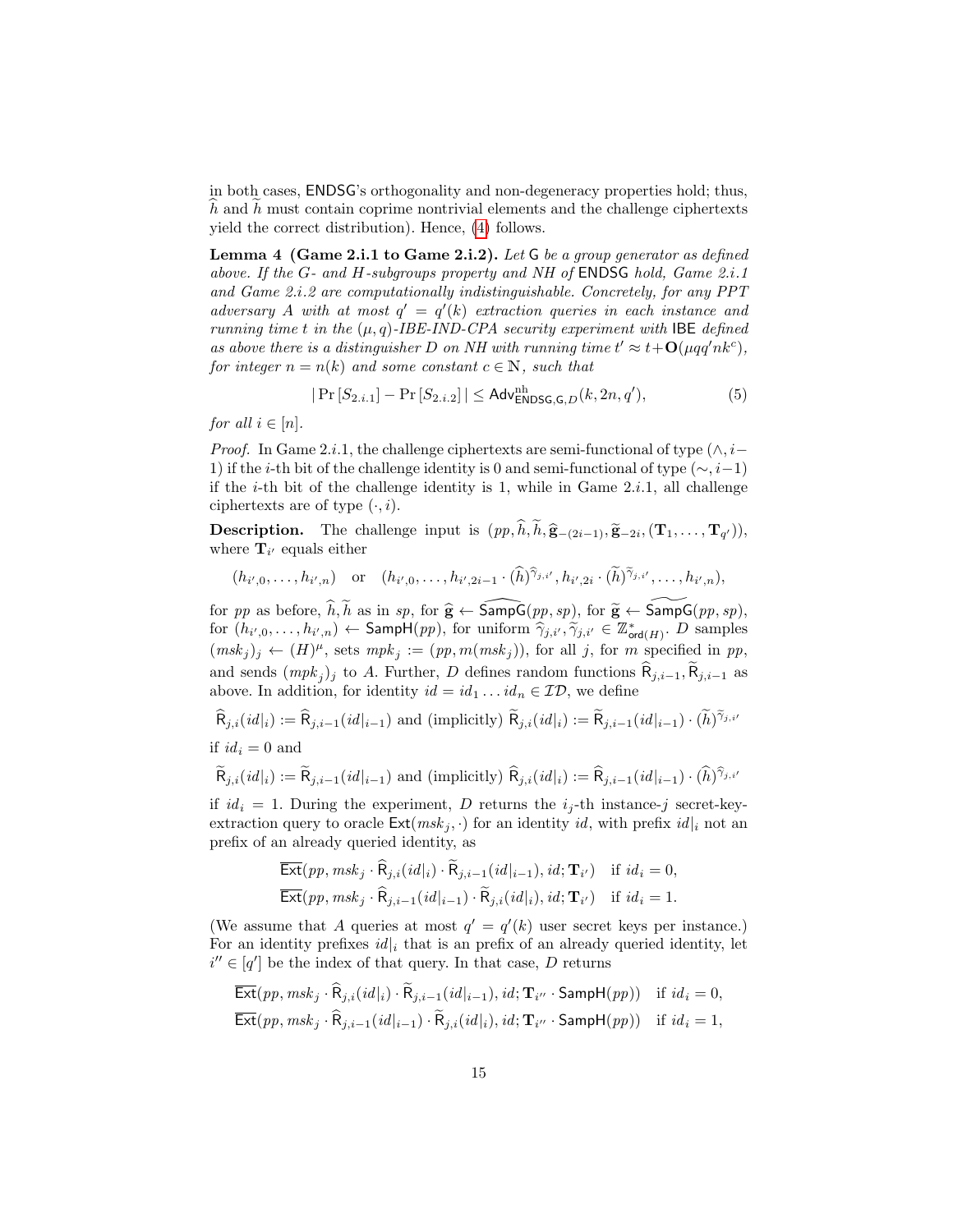for all i''. (Note that we use SampH to re-randomize the  $H^{2n+1}$ -subgroup elements of  $\mathbf{T}_{i''}$ .) Further, A may adaptively query its Enc'-oracle; for A-chosen instance-j challenge identity  $id_{j,i'''}^* = id_{j,i''',1}^* \ldots, id_{j,i''',n}^*$  and equal-length messages  $(M^*_{j,i''',0}, M^*_{j,i''',1})_{i'''}$ , for all  $i'''$ . D returns

$$
\overline{\text{Enc}}(pp, id_{j,i'''}^*, M_{j,i''',b}^*, m s k_j \cdot \widehat{\mathsf{R}}_{j,i} (id_{j,i'''}^*|_i), (\mathbf{g}_{-(2i-1)} \widehat{\mathbf{g}}_{-(2i-1)})^{s_{j,i''}}) \text{ if } id_{j,i''',i}^* = 0,
$$
  

$$
\overline{\text{Enc}}(pp, id_{j,i'''}^*, M_{j,i''',b}^*, m s k_j \cdot \widetilde{\mathsf{R}}_{j,i} (id_{j,i'''}^*|_i), (\mathbf{g}_{-2i} \widetilde{\mathbf{g}}_{-2i})^{s_{j,i'''}}) \text{ if } id_{j,i''',i}^* = 1,
$$

to A, for  $s_{j,i'''} \leftarrow \mathbb{Z}_N^*$ , for  $\mathbf{g} \leftarrow$  SampG $(pp)$ , for fixed  $b \leftarrow \{0,1\}$ , for all  $(j, i''')$ . (Note that a modified  $\overline{\text{Enc}}$ -input is provided which has only  $4n + 2$  elements instead of  $4n + 4$  elements. Nevertheless, the removed elements are not needed to generate a valid ciphertext since it is consistent with  $id_{j,i'''}^*$ ; thus, we assume that the algorithm works as defined above.) Eventually,  $\tilde{A}$  outputs a guess  $b'$ . D outputs 1 if  $b' = b$  and A is valid in the sense of  $(\mu, q)$ -IBE-IND-CPA, else outputs 0.

Analysis. Note that the provided master public keys yield the correct distribution; for the A-requested user secret keys note that, since  $h$  and  $h$  have nontrivial H-elements of coprime order (again, this is due to the orthogonality and non-degeneracy properties), the random functions  $\widehat{R}_{j,i-1}, \widehat{R}_{j,i}$  and  $\widehat{R}_{j,i-1}, \widehat{R}_{j,i}$ yield the correct distributions in the sense of Game  $2.i.1$  and Game  $2.i.2$ , respectively. Due to the G- and H-subgroups property of **ENDSG**,  $\mathbf{g}_{-(2i-1)}$  and  $\hat{\mathbf{g}}_{-(2i-1)}$  as well as  $\mathbf{g}_{-2i}$  and  $\tilde{\mathbf{g}}_{-2i}$  are uniformly distributed over the generators of their respective nontrivial subgroups of  $G^{2n}$  and, thus,  $(g_{-(2i-1)}\hat{g}_{-(2i-1)})^s$ <br>and  $(g_{-\infty}, \tilde{g}_{-\infty})^s$  for  $s \leftarrow \mathbb{Z}^*$  are distributed uniformly over the generators of and  $(\mathbf{g}_{-2i}\tilde{\mathbf{g}}_{-2i})^s$ , for  $s \leftarrow \mathbb{Z}_N^*$ , are distributed uniformly over the generators of their respective pontrivial subgroup of  $C^{2n}$ . Eurther if  $id^* = 0$  then it holds their respective nontrivial subgroup of  $G^{2n}$ . Further, if  $id_{j,i''',i}^* = 0$ , then it holds  $\text{that } \widehat{\mathsf{R}}_{j,i}(\textit{id}^*_{j,i'''}|_i) = \widehat{\mathsf{R}}_{j,i}(\textit{id}^*_{j,i'''}|_{i-1}) \text{ and all required semi-functional components}$  $\hat{\mathbf{g}}_{-(2i-1)}$  to create the challenge ciphertexts are given. Analogously, if  $id_{j,i''',i}^* = 1$ , then we have  $\widetilde{R}_{j,i}(id_{j,i'''}^*|_i) = \widetilde{R}_{j,i-1}(id_{j,i'''}^*|_{i-1})$  and all necessary semi-functional components  $\tilde{\mathbf{g}}_{-2i}$  are provided as needed. (Thus, the challenge ciphertexts and user secret keys yield the correct distribution.) If  $\mathbf{T}_{i'} = (h_{i',0}, \ldots, h_{i',n}),$  for all  $i'$ , then the user secret keys are distributed identically as in Game 2.*i*.1. If  $\mathbf{T}_{i'}=(h_{i',0},\ldots,h_{i',2i-1}\cdot(\widehat{h})^{\widehat{\gamma}_{j,i'}},h_{i',2i}\cdot(\widetilde{h})^{\widetilde{\gamma}_{j,i'}},\ldots,h_{i',n}),$  for all  $i'$ , then the user secret keys are distributed identically as in Game  $2.i.2$ . Thus,  $(5)$  follows.

<span id="page-15-0"></span>Lemma 5 (Game 2.i-1.2 to Game 2.i.0). Let  $G$  be a group generator as defined above. If the G- and H-subgroups property and LS2 of ENDSG hold, Game 2.*i*-1.1 and Game 2.*i*.0 are computationally indistinguishable. Concretely, for any PPT adversary A with at most  $q' = q'(k)$  extraction queries in each instance and running time t in the  $(\mu, q)$ -IBE-IND-CPA security experiment with IBE, defined as above, there is a distinguisher D with running time  $t' \approx$  $t + \mathbf{O}(\mu q q' n k^c)$ , for integer  $n = n(k)$  and some constant  $c \in \mathbb{N}$ , such that

<span id="page-15-1"></span>
$$
|\Pr[S_{2,i-1.2}] - \Pr[S_{2,i.0}]| \leq \mathsf{Adv}_{\mathsf{ENDSG},\mathsf{G},D}^{\mathsf{ls2}}(k,2n),\tag{6}
$$

for all  $i \in [n] \setminus \{1\}.$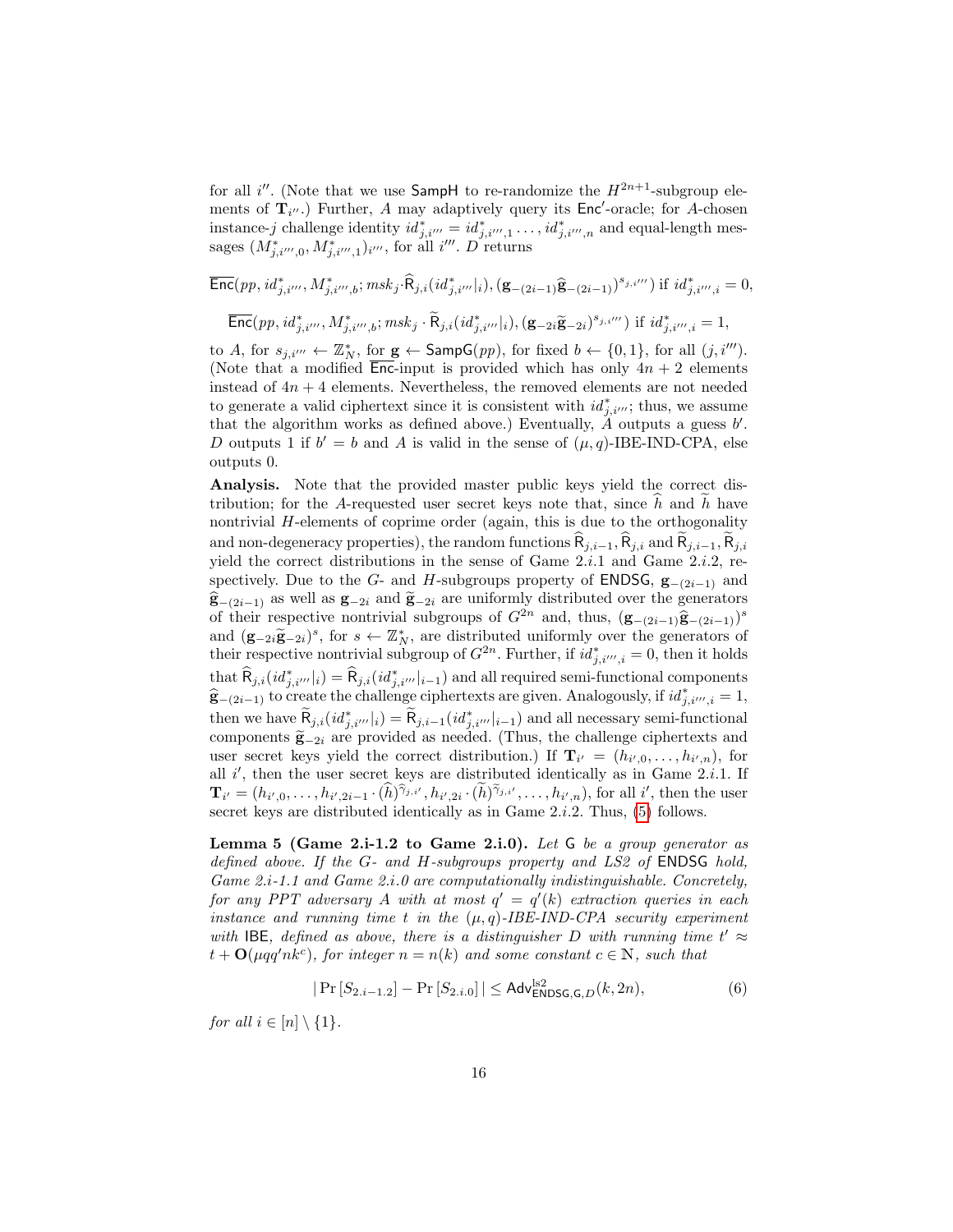Proof. The proof is essentially the proof of [Lemma 3](#page-12-1) except that the challenge ciphertexts and user secret keys depend on the  $(i - 1)$ -th instead of the *i*-th challenge identity bit.

**Lemma 6 (Game 2.n.2 to Game 3).** Let  $G$  be a group generator as defined above. If the G- and H-subgroups property and LS2 of ENDSG hold, Game 2.n.2 and Game 3 are computationally indistinguishable. Concretely, for any PPT adversary A with at most  $q' = q'(k)$  extraction queries in each instance and running time t in the  $(\mu, q)$ -IBE-IND-CPA security experiment with IBE defined as above there is a distinguisher D with running time  $t' \approx t + O(\mu qq' n k^c)$ , for integer  $n = n(k)$  and some constant  $c \in \mathbb{N}$ , such that

<span id="page-16-0"></span>
$$
|\Pr\left[S_{A,2,n.2}\right] - \Pr\left[S_{A,3}\right]| \le \mathsf{Adv}_{\mathsf{ENDSG},\mathsf{G},D}^{\mathsf{ls2}}(k,2n). \tag{7}
$$

*Proof.* It is easy to see that Game 3 and a potential Game  $2.n+1.0$  would be identical. Thus, we can reassemble the proof of [Lemma 5](#page-15-0) with  $i := n + 1$  and [\(7\)](#page-16-0) directly follows.

**Lemma 7 (Game 3 to Game 4).** Then Game 3 and Game 4 are statistically indistinguishable. Concretely, for any PPT adversary A on the  $(\mu, q)$ -IBE-IND-CPA security of IBE defined as above it holds that

<span id="page-16-1"></span>
$$
|\Pr[S_{A,3}] - \Pr[S_{A,4}]| \le \mu q \cdot \mathbf{O}(2^{-k}).
$$
\n(8)

*Proof.* In Game 4, we replace each challenge message  $M_{j,i',b}$ , for challenge bit  $b \in \{0,1\}$ , with a (fresh) uniformly random k-length bitstring  $R_{j,i'} \leftarrow \{0,1\}^k$ . We argue with ENDSG's non-degeneracy property and the universality of H for this change. Concretely, for instance- $j$  Game-3 challenge ciphertexts

$$
\begin{aligned} &\overline{\text{Enc}}(pp, id_{j,i'}^*, M_{j,i',b}^*; msk_j \cdot \widehat{\mathsf{R}}_{j,n}(id_{j,i'}^*), (\mathbf{g}\widehat{\mathbf{g}})^{s_{j,i'}}) \\ & = ((g_0\widehat{g}_0)^{s_{j,i'}}, (\prod_{i=1}^n g_{2i-id_{j,i',i}^*} \widehat{g}_{2i-id_{j,i',i}^*})^{s_{j,i'}}, \mathsf{H}(e((g_0\widehat{g}_0)^{s_{j,i'}}, msk_j \cdot \widehat{\mathsf{R}}_{j,n}(id_{j,i'}^*))) \\ & \quad \oplus M_{j,i',b}^*), \end{aligned}
$$

for  $\mathbf{g} \leftarrow$  Samp $G(pp)$ , for  $\widehat{\mathbf{g}} \leftarrow$  Samp $G(pp, sp)$ , for  $s_{j,i'} \leftarrow \mathbb{Z}_N^*$ , for all  $i' \in [q]$ , note that  $e((\widehat{g}_0)^{s_{j,i'}}, \widehat{R}_{j,n}(id^*_{j,i'})) = e((\widehat{g}_0)^{s_{j,i'}}, \widehat{h})^{\widehat{\gamma}_{j,i'}},$  for uniform  $\widehat{\gamma}_{j,i'} \in \mathbb{Z}_{\text{ord}(H)}^*$ , is uniform  $\widehat{\gamma}_{j,i'} \in \mathbb{Z}_{\text{ord}(H)}^*$ formly distributed in a subgroup  $G_T' \subset G_T$  due to the non-degeneracy property of **ENDSG**. Furthermore, since A is a weak adversary, all the  $\hat{R}j$ , n are for different preimages and thus independently random. Hence, since H is a (randomly chosen) universal hash function, we have that  $\varepsilon := SD((H, H(X))$ ;  $(H, U)) =$  $\mathbf{O}(2^{-k})$ , for  $X \leftarrow G'_T$  and  $U \leftarrow \{0,1\}^k$ . A union bound yields [\(8\)](#page-16-1).

**Lemma 8 (Game 4).** For any PPT adversary A in the  $(\mu, q)$ -IBE-IND-CPA security experiment with IBE defined as above it holds that

<span id="page-16-2"></span>
$$
Pr[S_{A,4}] = 1/2.
$$
\n(9)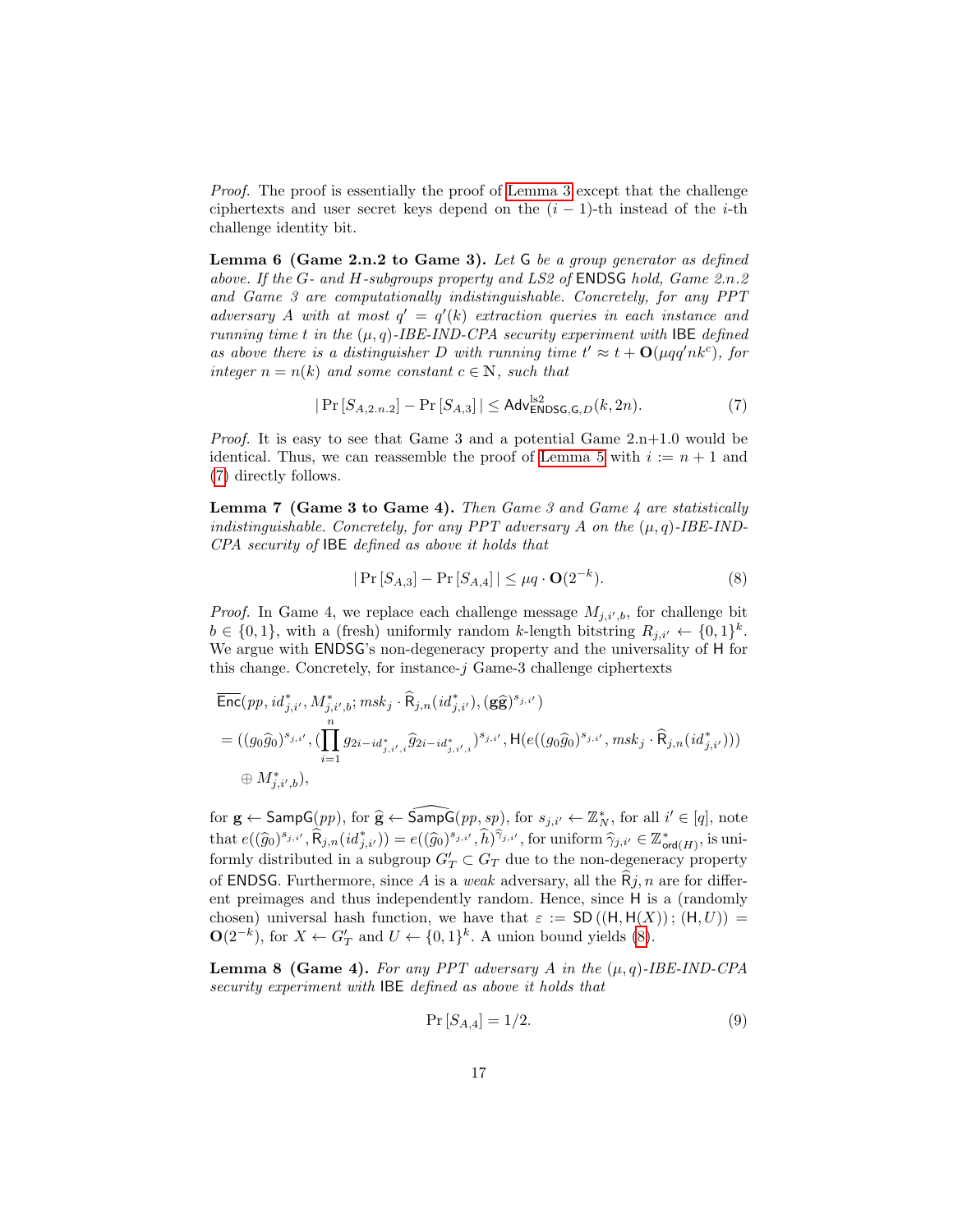*Proof.* In Game 4, for (uniform) challenge bit  $b \in \{0, 1\}$ , we provide the adversary  $\Lambda$  with challenge ciphertexts that include only a uniform  $k$ -length bitstring instead of a A-chosen b-dependent messages, for each instance and challenge. Hence,  $b$  is completely hidden from  $A$  and [\(9\)](#page-16-2) follows.

Taking  $(2)$ ,  $(3)$ ,  $(4)$ ,  $(5)$ ,  $(6)$ ,  $(7)$ ,  $(8)$ , and  $(9)$  together, shows  $(1)$ .

From weak to full  $(\mu, q)$ -IBE-IND-CPA security. The analysis above shows only weak security: we must assume that the adversary A never asks for encryptions under the same challenge identity and for the same scheme instance twice. We do not know how to remove this restriction assuming only the abstract properties of ENDSGs. However, at the cost of one tight additional reduction to (a slight variant of) the Bilinear Decisional Diffie-Hellman (BDDH) assumption, we can show full  $(\mu, q)$ -IBE-IND-CPA security.

Concretely, in Game 3, challenge ciphertexts for A are prepared using (the hash value of)  $e(\hat{g}_0^s, \hat{h}^\gamma)$  as a mask to hide the plaintext behind. Here,  $\hat{g}_0^s$  and  $\hat{h}$  are public (as part of the ciphertext, resp. public parameters), s is a fresh exponent chosen randomly for each encryption, and  $\gamma$  is a random exponent that however only depends on the scheme instance and identity. (Thus,  $\gamma$  will be reused for different encryptions under the same identity). Hence, if we show that many tuples  $(\hat{g}^{s_i}, \hat{e}(\hat{g}^{s_i}, \hat{h}^{\gamma}))$  (for different  $s_i$  but the same  $\gamma$ ) are computationally indictinguishable from random tuples, we obtain that even multiple operations indistinguishable from random tuples, we obtain that even multiple encryptions under the same identity hide the plaintexts, and we obtain full security.

Of course, the corresponding reduction should be tight, in the sense that it should not degrade in the number of tuples, or in the number of considered  $\gamma$ . In the full version, we show such a reduction to the BDDH assumption (in suitable subgroups of G). (In a nutshell, we set up  $e(\hat{g}_0^s, \hat{h}^\gamma) = e(g, g)^{abc}$  for a generator g<br>can generate the set of a smith  $\hat{g}_0^s$  and  $\hat{h}^\gamma$  and  $\hat{h}^\gamma$  and  $\hat{h}^\gamma$  and  $\hat{h}^\gamma$  and  $\hat{h}^\gamma$ and random exponents  $a, b, c$  with  $\hat{g}_0^s = g^a$  and  $\hat{h}^\gamma = g^{bc}$ . The BDDH assumption now states that  $e(g, g)^{abc}$  looks random even given  $g, g^a, g^b, g^c$ . Furthermore, by the random self-reducibility of BDDH, the corresponding reduction is tight.)

### <span id="page-17-0"></span>5 Instantiations of ENDSGs in Composite-Order Groups

Assumptions in groups with composite order. We slightly modify two (known) dual system assumptions (i.e., see DS1, DS3 below, and [\[11\]](#page-23-7)) and define one (new) dual system assumption (see DS2 below). Let  $G(k, 4)$  be a compositeorder group generator that outputs the following group parameters  $(G, H =$  $G, G_T, N, e, g, g_{p_1}, g_{p_2}, g_{p_3}, g_{p_4}$  with the composite-order groups  $G, G_T$ , each of order  $N = p_1 \cdots p_4$ , for pairwise-distinct k-bit primes  $(p_i)_i$ . Further,  $g_{p_i}$  is a generator of the subgroup  $G_{p_i} \subset G$  of order  $p_i$ , and g is a generator of G. More generally, we write  $G_q \subseteq G$  for the unique subgroups of order q. The assumptions in groups with composite order are as follows:

**Dual system assumption 1 (DS1).** For any PPT adversary  $D$ , the function

$$
\mathsf{Adv}_{\mathsf{G},D}^{\text{ds1}}(k) := |\Pr\left[D(\text{pars}, g_{p_1}') = 1\right] - \Pr\left[D(\text{pars}, g_{p_1p_2}') = 1\right]|
$$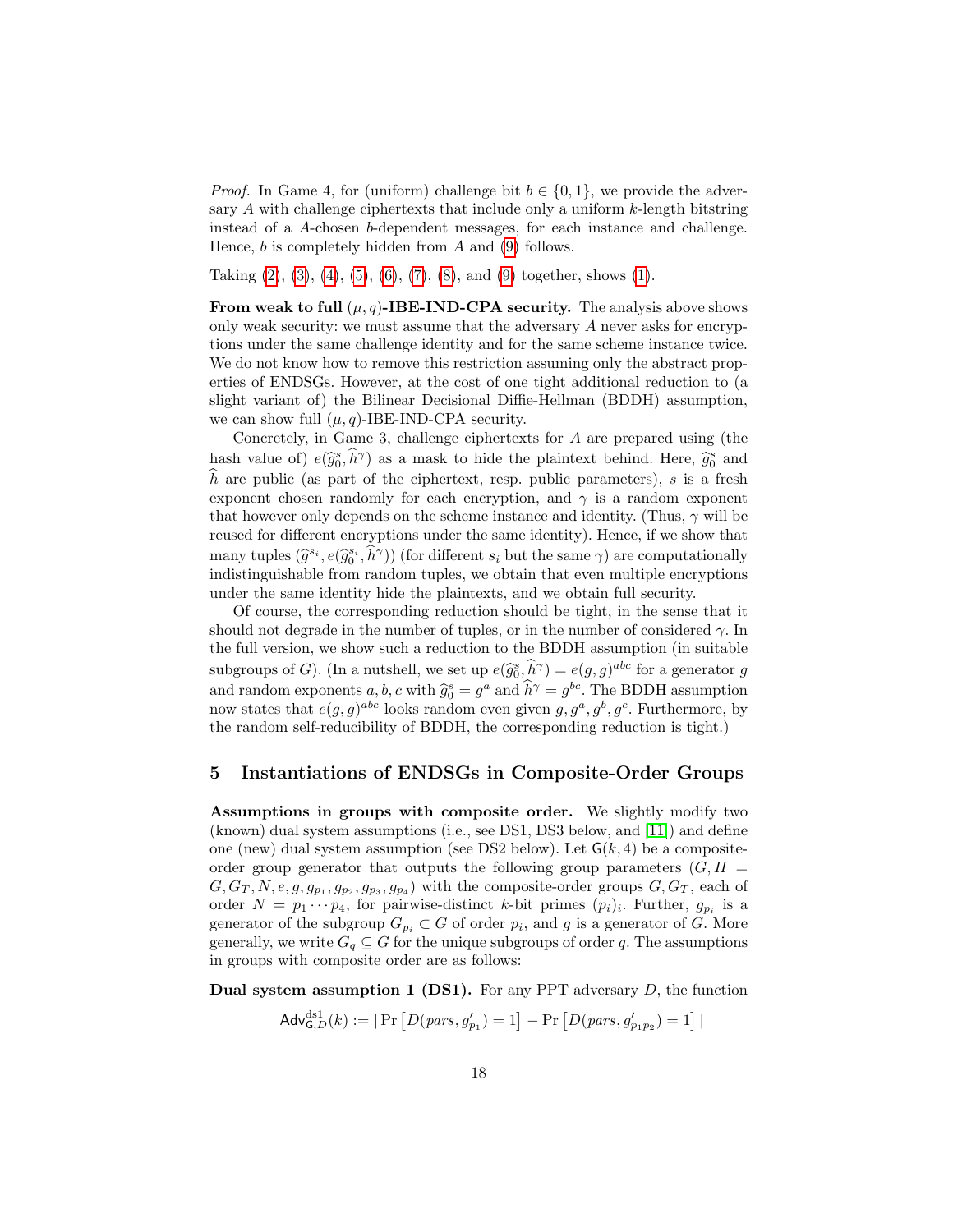is negligible in k, for  $(G, G_T, N, e, g, (g_{p_i})_i) \leftarrow \mathsf{G}(k, 4),$ 

$$
\mathit{pars} := (G, G_T, N, e, g, g_{p_1}, g_{p_3}, g_{p_4}), \text{ and } \; g'_{p_1} \stackrel{g}{\leftarrow} G_{p_1}, \; g'_{p_1p_2} \stackrel{g}{\leftarrow} G_{p_1p_2}.
$$

**Dual system assumption 2 (DS2).** For any PPT adversary  $D$ , the function

$$
\mathsf{Adv}_{\mathsf{G},D}^{\text{ds2}}(k) := |\Pr\left[D(\mathit{pars}, g'_{p_1p_2}) = 1\right] - \Pr\left[D(\mathit{pars}, g'_{p_1p_3}) = 1\right]|
$$

is negligible in k, for  $(G, G_T, N, e, g, (g_{p_i})_i) \leftarrow \mathsf{G}(k, 4),$ 

 $pars := (G, G_T, N, e, g, g_{p_1}, g_{p_4}, g_{p_1p_2}, g_{p_2p_3}),$ 

 $g_{p_1p_2} \n\overset{g}{\leftarrow} G_{p_1p_2}, \ g_{p_2p_3} \overset{g}{\leftarrow} G_{p_2p_3}, \text{ and } g'_{p_1p_2} \overset{g}{\leftarrow} G_{p_1p_2}, \ g'_{p_1p_3} \overset{g}{\leftarrow} G_{p_1p_3}.$ 

Dual system assumption 3 (DS3). For any PPT adversary  $D$ , the function

$$
\mathsf{Adv}_{\mathsf{G},D}^{\text{ds3}}(k) := |\Pr\left[D(\text{pars}, g_{p_2}^{xy}, g_{p_3}^{xy}) = 1\right] - \Pr\left[D(\text{pars}, g_{p_2}^{xy+\gamma'}, g_{p_3}^{xy+\gamma'}) = 1\right]|
$$
  
is negligible in  $k$ , for  $(G, G_T, N, e, g, (g_{p_i})_i) \leftarrow \mathsf{G}(k, 4)$ ,

 $pars := (G, G_T, N, e, g, g_{p_1}, g_{p_2}, g_{p_3}, g_{p_4}, g_{p_2}^x \hat{X}_4, g_{p_2}^y \hat{Y}_4, g_{p_3}^x \hat{X}_4, g_{p_3}^y \hat{Y}_4),$ 

$$
\widehat{X}_4, \widetilde{X}_4, \widehat{Y}_4, \widetilde{Y}_4 \stackrel{g}{\leftarrow} G_{p_4}, x, y, \leftarrow \mathbb{Z}_N^*, \text{ and } \gamma' \leftarrow \mathbb{Z}_N^*.
$$

ENDSGs in groups with composite order. Let  $G(k, 4)$  be as defined above. For simplicity, we write  $g_i := g_{p_i}$  and  $g_{ij} := g_{p_i p_j}$ , for all  $(i, j) \in [4] \times [4]$ . We instantiate ENDSGs  $\text{ENDSG}_{\text{co}} = (\text{SampP}, \text{SampG}, \text{SampH}, \overline{\text{SampG}}, \overline{\text{SampG}})$ in composite-order groups as follows:

**Parameter sampling.** Samp $P(k, n)$ , given k and n, samples  $(G, H, G_T, (p_i)_i, e,$  $g, h, (g_i)_i \leftarrow G(k, 4)$  and outputs  $pp := (G, H, G_T, N, g, e, m, n, pars, H)$  and  $sp := (h, h, \widehat{pars}, \widetilde{pars}),$  for

- $m: H \to G_T, h' \mapsto e(g_1, h'),$
- $pars := (g_1, g_4, g_1^{\mathbf{w}}, h, h^{\mathbf{w}} \cdot \mathbf{R_4}), \text{ for } \mathbf{w} \leftarrow (\mathbb{Z}_N^*)^n, \mathbf{R}_4 \stackrel{g}{\leftarrow} (G_{p_4})^n,$
- $\hat{h}$ ,  $\stackrel{g}{\leftarrow} G_{p_2p_4}, \tilde{h}$ ,  $\stackrel{g}{\leftarrow} G_{p_3p_4},$
- $\widehat{pars} := (g_2, g_2^{\mathbf{w}}), \widehat{pars} := (g_3, g_3^{\mathbf{w}}).$
- G-Group sampling. Samp $G(pp)$  samples  $s \leftarrow \mathbb{Z}_N^*$  and outputs  $(g_1^s, g_1^{s \cdot w})$ .
- H-Group sampling. Samp $H(pp)$  samples  $r \leftarrow \mathbb{Z}_N^*$  and outputs  $(h^r, h^{r \cdot w} \cdot \mathbf{R'}_4)$ , for  $\mathbf{R}'_4 \overset{g}{\leftarrow} (G_{p_4})^n$ .

Semi-functional G-group sampling 1.  $\widehat{\text{SampG}}(pp, sp)$  samples  $s \leftarrow \mathbb{Z}_N^*$  and outputs  $(g_2^s, g_2^{s \cdot \mathbf{w}})$ .

Semi-functional G-group sampling 2.  $\widetilde{\mathsf{SampG}}(pp, sp)$  samples  $s \leftarrow \mathbb{Z}_N^*$  and outputs  $(g_3^s, g_3^{s \cdot \mathbf{w}})$ .

**Correctness of ENDSG<sub>co</sub>.** For all  $k, n \in \mathbb{N}$  and group parameters  $(G, H, G_T, N,$  $e, g, h, (g_i)_i) \leftarrow G(k, 4)$ , we have: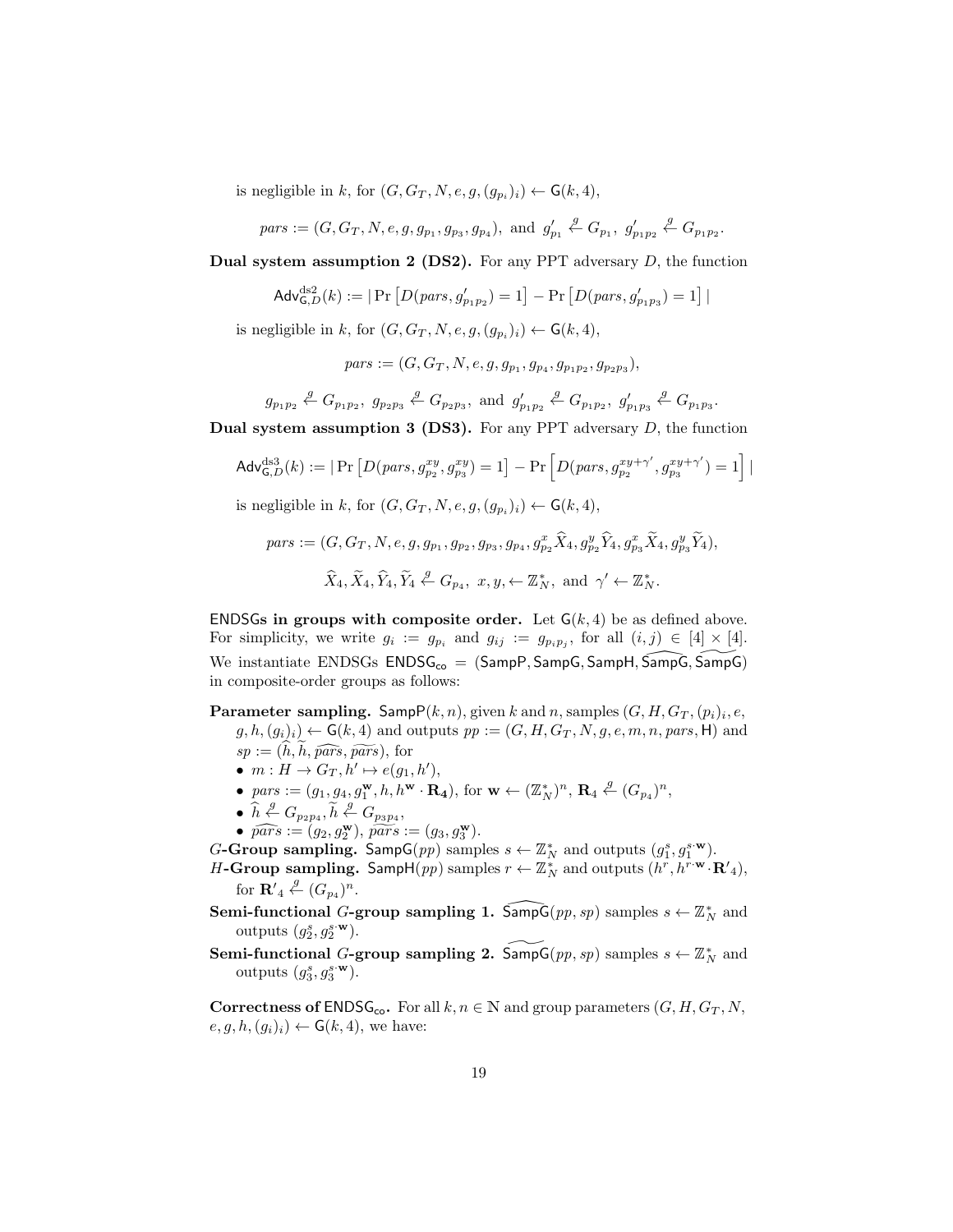Associativity. For all  $s, r \leftarrow \mathbb{Z}_N^*$ , for all  $(g_1^s, g_1^{s \cdot \mathbf{w}}) \leftarrow$  SampG $(pp; s)$ , for all  $(h^r, h^{r \cdot \mathbf{w}} \cdot \mathbf{R'}_4) \leftarrow$  Samp $\mathsf{H}(pp; r)$ , for  $\mathbf{R'}_4 = (R'_i)_i \in (G_{p_4})^n$ , it holds that

$$
e(g^s_1, h^{r\cdot w_i} \cdot R'_i) = e(g^s_1, h^{r\cdot w_i}) = e(g^{s\cdot w_i}_1, h^r)
$$

for all  $i \in [n]$ , and for  $\mathbf{w} = (w_1, \dots, w_n) \in (\mathbb{Z}_N^*)^n$ .

**Projective.** For all  $s \leftarrow \mathbb{Z}_N^*$ , for all  $h' \in H$ , it holds that  $m(h')^s = e(g_1, h')^s$  $e(g_1^s, h')$ . (Note that  $g_1^s$  is the first output of  $\mathsf{SampG}(pp; s)$ .)

Security of ENDSG<sub>co</sub>. Let G be a composite-order group generator as defined above, for all  $k, n \in \mathbb{N}$ , for all  $(pp, sp) \leftarrow$  Samp $P(k, n)$ , we have:

**Orthogonality.** For  $\widehat{h}$ ,  $\widetilde{h}$  specified in sp, we have

$$
m(\widehat{h}) = e(g_1, \widehat{h}) = e((g^{p_2 p_3 p_4})^{\gamma_{g_1}}, (g^{p_1 p_3})^{\gamma_{\widehat{h}}}) = 1
$$

and

$$
m(\widetilde{h}) = e(g_1, \widetilde{h}) = e((g^{p_2 p_3 p_4})^{\gamma_{g_1}}, (g^{p_1 p_2})^{\gamma_{\widetilde{h}}}) = 1
$$

for suitable exponents  $\gamma_{g_1}, \gamma_{\widetilde{h}}, \gamma_{\widetilde{h}} \in \mathbb{Z}_N^*$ . Further, for  $g_1^s, g_2^{s'}$ , and  $g_3^{s''}$  that are the first outputs of  $\mathsf{SampG}(pp; s)$ ,  $\widehat{\mathsf{SampG}}(pp, sp; s')$ , and  $\widehat{\mathsf{SampG}}(pp, sp; s'')$ , for  $s, s', s'' \leftarrow \mathbb{Z}_N^*$ , we have  $e(g_1^s, \widehat{h}) = e(g_1^s, \widetilde{h}) = e(g_2^{s'}, \widetilde{h}) = e(g_3^{s''}, \widehat{h}) = 1$ .

G- and H-subgroups. Since  $g_1, g_2$ , and  $g_3$  are generators of subgroups  $G_{p_1}$ ,  $G_{p_2}$ , and  $G_{p_3}$  of coprime order, the outputs of SampG,  $\widehat{\textsf{SampG}}$ , and  $\widehat{\textsf{SampG}}$ are uniform over the generators, which generates nontrivial subgroups of G of coprime order. Since h is a generator of H and  $\mathbb{R}'_4$  is uniform over the generators of  $(G_{p_4})^n$ , the output of **SampH** is uniformly distributed over the generators of H.

Non-degeneracy. For the first output  $g_2^s$  of  $\widehat{\text{SampG}}(pp, sp; s)$  (with uniform  $s \in \mathbb{Z}_{N}^{*}$ , and for  $\widehat{h} \in G_{p_2p_3}$  as specified in sp, it holds that  $e(g_2^s, \widehat{h}) = e(g_2, \widehat{h})^s$ is uniformly distributed over the generators of the subgroup generated by  $e(g_2, \hat{h})$ . Similarly, for the first output  $g_3^s$  of  $\widetilde{\mathsf{SampG}}(pp, sp; s)$ , it holds that  $e(g_3, \tilde{h}) = e(g_3, \tilde{h})^s$  is distributed uniformly over the generators of the subgroup generated by  $e(q_3, h)$ .

Left-subgroup indistinguishability 1. We prove the following lemma

**Lemma 9 (DS1 to LS1).** For any PPT adversary D with running time  $t$ on LS1 of  $\mathsf{ENDSG}_{\mathsf{co}}$  as defined above there is a distinguisher D' on DS1 with running time  $t' \approx t$  such that

<span id="page-19-0"></span>
$$
\mathsf{Adv}_{\mathsf{ENDSG}_\infty,\mathsf{G},D}^{\mathrm{ls1}}(k,n) = \mathsf{Adv}_{\mathsf{G},D'}^{\mathrm{ds1}}(k),\tag{10}
$$

for G as defined above. Hence, LS1 holds under DS1.

*Proof.* Description. The challenge input to  $D'$  is provided as  $(pars, T)$ , where **T** is either  $g'_1 \leftarrow G_{p_1}$  or  $g'_{12} \leftarrow G_{p_1p_2}$ , for  $pars = (G, G_T, N, e, g, g_1, g_3, g_2, g_3, g_4, g_5, g_6)$  $g_4$ ). First, D' sets the public parameter as  $pp := (G, H := G, G_T, N, g, e, m, g)$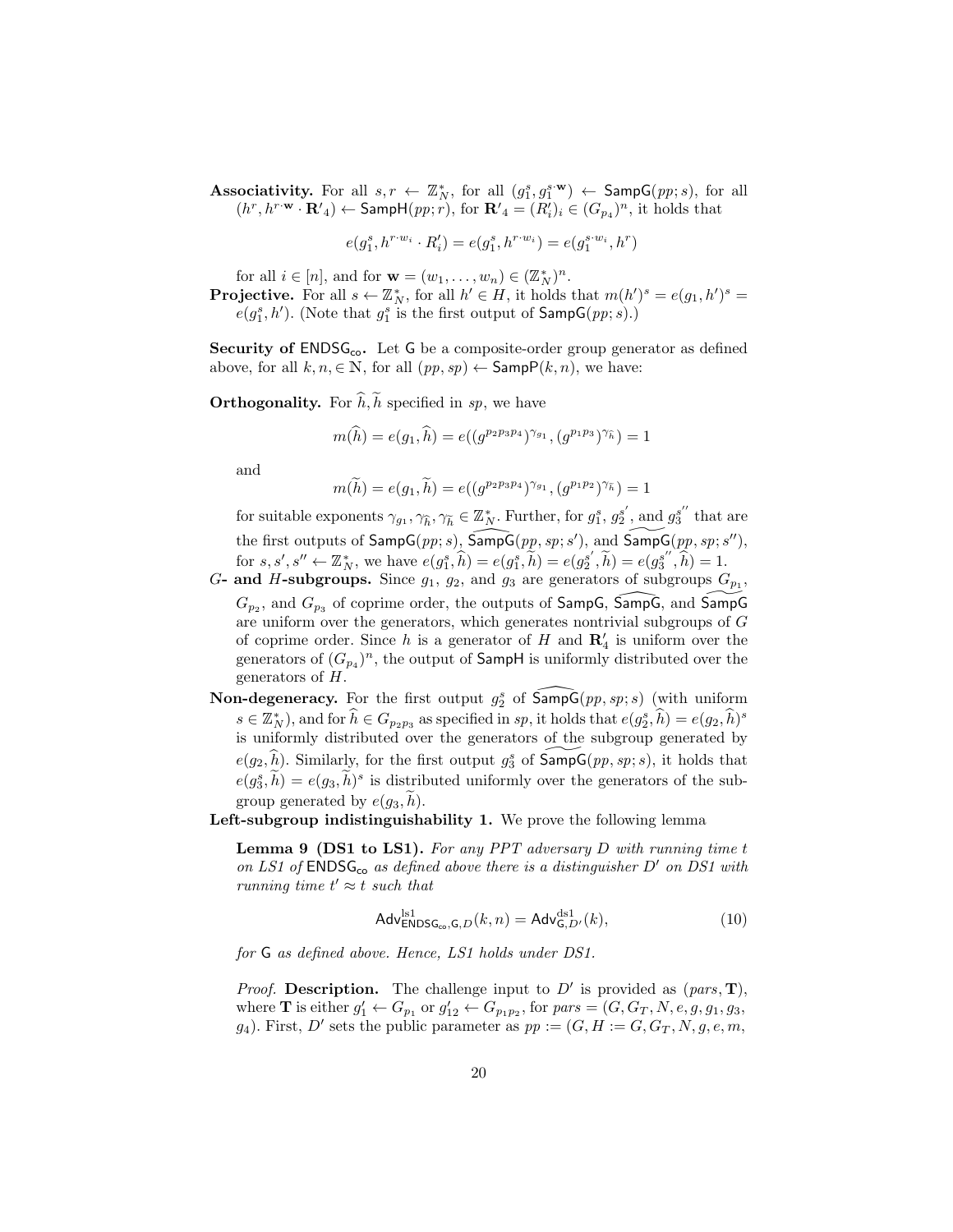$(n, pars'),$  for  $m : h' \mapsto e(g_1, h'),$  pars' :=  $(g_1, g_4, g_1^{\mathbf{w}}, h := g, h^{\mathbf{w}})$ , for  $\mathbf{w} \leftarrow$  $(\mathbb{Z}_N^*)^n,$  and for some integer  $n$  determined by  $D'.$  Then,  $D'$  sends  $(pp,{\mathbf T},{\mathbf T}^{\mathbf w})$ to  $D$ . Finally,  $D$  outputs a value which  $D'$  forwards to its own challenger.

Analysis. Note that pp is distributed as defined in LS1. If  $T = g'_1$ , then  $(g'_1, (g'_1)^w)$  is distributed as the output of  $\textsf{SampG}(pp)$  as needed and, hence,  $Pr[D'(pars, g_1') = 1] = Pr[D(pp, (g_1', (g_1')^{\mathbf{w}})) = 1]$  follows. Otherwise, if  $\mathbf{T} = g'_{12}$ , then  $(g'_{12}, (g'_{12})^w)$  is distributed as  $\textsf{SampG}(pp) \cdot \textsf{SampG}(pp, sp)$ , for suitable sp, as desired and, hence, we have that  $Pr[D'(pars, g'_{12}) = 1] =$  $Pr[D(pp, (g'_{12}, (g'_{12})^{\mathbf{w}})) = 1].$  As a consequence, [\(10\)](#page-19-0) follows.

Left-subgroup indistinguishability 2. We prove the following lemma

**Lemma 10 (DS2 to LS2).** For any PPT adversary D with running time t on LS2 of  $\text{ENDSG}_{\text{co}}$  defined as above there is a distinguisher  $D'$  on DS2 with running time  $t' \approx t$  such that

<span id="page-20-0"></span>
$$
\mathsf{Adv}_{\mathsf{ENDSG}_{\infty},\mathsf{G},D}^{\mathrm{ls2}}(k,n) = \mathsf{Adv}_{\mathsf{G},D'}^{\mathrm{ds2}}(k),\tag{11}
$$

for G as defined above. Hence, LS2 holds under DS2.

*Proof.* Description. The challenge input to  $D'$  is provided as  $(pars, T)$ , where **T** is either  $g'_{12} \leftarrow G_{p_1p_2}$  or  $g'_{13} \leftarrow G_{p_1p_3}$ , for  $pars = (G, G_T, N, e, g, g_1, g_2)$  $g_4, g_{12}, g_{23}$ . First, D' defines the public parameter as  $pp := (G, H := G, G_T,$  $N, g, e, m, n, pars'$ , for  $m : h' \mapsto e(g_1, h')$ , pars' :=  $(g_1, g_4, g_1^{\mathbf{w}}, h := g, h^{\mathbf{w}})$ , for  $\mathbf{w} \leftarrow (\mathbb{Z}_N^*)^n$ , and for some integer *n* determined by D'. Then, D' sends  $(pp, g_{23}g_4^{\gamma}, g_{12}, \mathbf{T}, \mathbf{T}^{\mathbf{w}})$ , for  $\gamma \leftarrow \mathbb{Z}_N^*$ , to D. Eventually, D outputs a value which is forwarded by  $D'$  to its own challenger.

**Analysis.** Note that pp is distributed as defined in LS2. If  $T = g'_{12}$ , then  $(g'_{12}, (g'_{12})^w)$  is distributed as  $\textsf{SampG}(pp) \cdot \widehat{\textsf{SampG}}(pp, sp)$ , for suitable sp, as needed and, hence, we have that  $Pr[D'(pars, g'_{12}) = 1] =$ 

 $Pr[D(pp, g_{23}g_4^{\gamma}, g_{12}, (g'_{12}, (g'_{12})^{\mathbf{w}})) = 1]$  follows. Otherwise, if  $\mathbf{T} = g'_{13}$ , then  $(g'_{13}, (g'_{13})^{\mathbf{w}})$  is distributed as  $\mathsf{SampG} (pp) \cdot \widetilde{\mathsf{SampG}} (pp, sp)$ , for suitable sp, as desired and, hence,  $Pr[D'(pars, g'_{13}) = 1] =$ 

 $Pr[D(pp, g_{23}g_4^{\gamma}, g_{12}, (g'_{13}, (g'_{13})^{\mathbf{w}})) = 1]$  holds. As a consequence, [\(11\)](#page-20-0) follows.

Nested-hiding indistinguishability. We prove the following lemma

**Lemma 11 (DS3 to NH).** For any PPT adversary  $D$  with running time t on NH of  $\mathsf{ENDSG}_{\mathsf{co}}$  there is a distinguisher  $D'$  on DS3 with running time  $t' \approx t$  such that

$$
\mathsf{Adv}^{\mathrm{nh}}_{\mathsf{ENDSG}_{\mathrm{co}},\mathsf{G},D}(k) \le \mathsf{Adv}^{\mathrm{ds3}}_{\mathsf{G},D'}(k),\tag{12}
$$

for G as defined above. Hence, NH holds under DS3.

Proof. The proof follows the same strategy as shown in Chen and Wee's work [\[11\]](#page-23-7) except that we have to integrate two coprime-order semi-functional generators  $\hat{h}$  and  $\tilde{h}$  instead of just one as in [\[11\]](#page-23-7).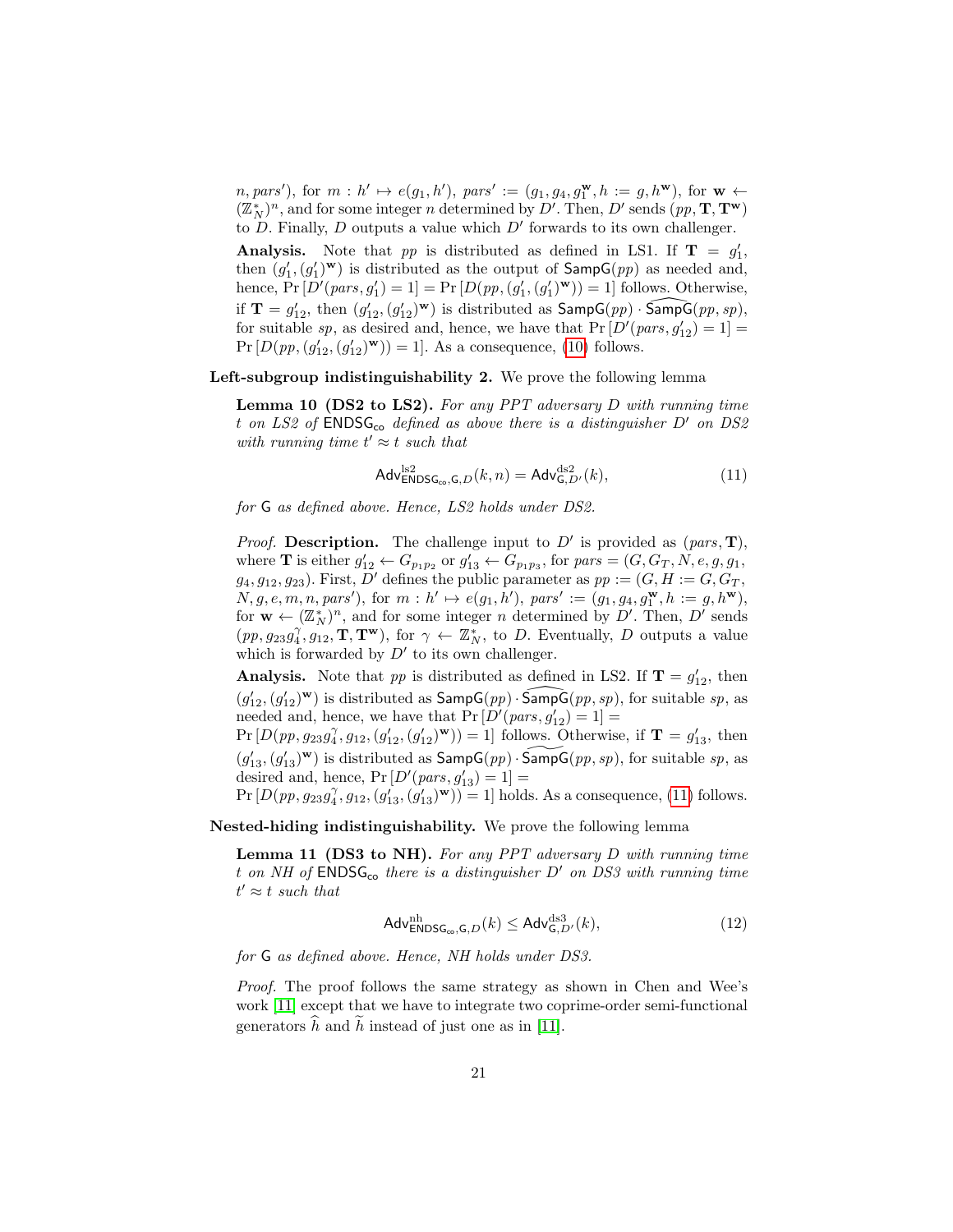**Description.** The challenge input to  $D'$  is provided as  $(pars, T)$ , where  $\mathbf{T} := (\widehat{\mathbf{T}}, \widetilde{\mathbf{T}})$  is either  $(g_2^{xy}, g_3^{xy})$  or  $(g_2^{xy+\gamma'}$  $x^{y+\gamma'}, g_3^{xy+\gamma'}$  $j_3^{xy+\gamma}$ ), for

$$
pars =: (G, G_T, N, e, g_1, g_2, g_3, g_4, g_2^x \hat{X}_4, g_2^y \hat{Y}_4, g_3^x \tilde{X}_4, g_3^y \tilde{Y}_4),
$$

for  $\widehat{X}_4, \widehat{Y}_4, \widetilde{X}_4, \widetilde{Y}_4 \stackrel{g}{\leftarrow} G_{p_4}, x, y \leftarrow \mathbb{Z}_N^*,$  and for  $\gamma' \leftarrow \mathbb{Z}_N^*$ . Furthermore,  $D'$ receives an auxiliary input  $i \in [\lfloor \frac{n}{2} \rfloor]$ , for some integer  $n \in \mathbb{N}$  determined by D'. First, D' samples  $r, \hat{r}, \tilde{r}, \hat{s}, \tilde{s} \leftarrow \mathbb{Z}_N^*$ ,  $\mathbf{R}'_4 \stackrel{\mathcal{G}}{\leftarrow} (G_{p_4})^n$ ,  $\mathbf{w}' \leftarrow (\mathbb{Z}_N^*)^n$ , and sets

$$
h := (g_1 g_2 g_3 g_4)^r, \qquad \widehat{h} := (g_2 g_4)^{\widehat{r}}, \qquad \widetilde{h} := (g_3 g_4)^{\widehat{r}},
$$
  

$$
\widehat{\mathbf{g}}_{-(2i-1)} := (g_2^{\widehat{s}}, g_2^{\widehat{s}\mathbf{w}'})_{-(2i-1)}, \qquad \widetilde{\mathbf{g}}_{-2i} := (g_3^{\widehat{s}}, g_3^{\widehat{s}\mathbf{w}'})_{-(2i)},
$$

where h,  $\hat{h}$ , and  $\hat{h}$  are generators of G,  $G_{p_2p_4}$ , and  $G_{p_3p_4}$ . Then, D' defines public parameter as

$$
pp := (G, H := G, G_T, N, g, e, n, m, pars'),
$$

for  $m: h' \mapsto e(g_1, h')$  and

$$
\begin{split} \mathit{pars'}&:= (g_1,g_4,g_1^{\mathbf{w'}},h,h^{\mathbf{w'}}(g_2^y\widehat{Y}_4)^{r\mathbf{e}_{2i-1}}(g_3^y\widetilde{Y}_4)^{r\mathbf{e}_{2i}}\mathbf{R'}_4)\\ &=(g_1,g_4,g_1^{\mathbf{w}},h,h^{\mathbf{w}}\mathbf{R}_4), \end{split}
$$

where  $\mathbf{e}_j$  is the j-th unit vector of length n and, implicitly, we have

$$
\mathbf{w} = \begin{cases} \mathbf{w}' \mod p_1 p_4 \\ \mathbf{w}' + y \cdot \mathbf{e}_{2i-1} \mod p_2 \\ \mathbf{w}' + y \cdot \mathbf{e}_{2i} \mod p_3 \end{cases} \text{ and } \mathbf{R}_4 = \mathbf{R}'_4 + \widehat{Y}_4^r \cdot \mathbf{e}_{2i-1} + \widetilde{Y}_4^r \cdot \mathbf{e}_{2i}.
$$

Now, by running the algorithm from [\[12,](#page-23-14) Lemma 6] on input  $(1^{q'}, (g_2, g_4, g_2^x \hat{X}_4, g_2^y \hat{Y}_4, \hat{\mathbf{T}}))$  and on input  $(1^{q'}, (g_3, g_4, g_3^x \tilde{X}_4, g_3^y \tilde{Y}_4, \tilde{\mathbf{T}})), D'$ generates tuples

$$
(g_2^{\hat{r}_j}\widehat{X}_{4,j}, \widehat{\mathbf{T}}_j)_{j=1}^{q'} \text{ and } (g_3^{\tilde{r}_j}\widetilde{X}_{4,j}, \widetilde{\mathbf{T}}_j)_{j=1}^{q'},
$$

respectively, where

$$
\widehat{\mathbf{T}}_{j} = \begin{cases} g_{2}^{\hat{r}_{j}y} \cdot \widehat{Y}_{4,j}, & \text{if } \widehat{\mathbf{T}} = g_{2}^{xy} \\ g_{2}^{\hat{r}_{j}y} \cdot \widehat{Y}_{4,j} \cdot g_{2}^{\hat{\gamma}'}{}^{j}, & \text{if } \widehat{\mathbf{T}} = g_{2}^{xy+\gamma'} \end{cases}
$$

and

$$
\widetilde{\mathbf{T}}_{j} = \begin{cases} g_{3}^{\widetilde{r}_{j}y} \cdot \widetilde{Y}_{4,j}, & \text{if } \widetilde{\mathbf{T}} = g_{3}^{xy} \\ g_{3}^{\widetilde{r}_{j}y} \cdot \widetilde{Y}_{4,j} \cdot g_{3}^{\widetilde{\gamma}^{\prime}{}_{j}}, & \text{if } \widetilde{\mathbf{T}} = g_{3}^{xy+\gamma^{\prime}}. \end{cases}
$$

Further, D' samples  $r'_j \leftarrow \mathbb{Z}_N^*$ ,  $\mathbf{X'}_{4,j} \stackrel{g}{\leftarrow} (G_{p_4})^n$ , for all  $j \in [q']$ , and sends

$$
(pp,\widehat{h},\widetilde{h},\widehat{\mathbf{g}}_{2i-1},\widetilde{\mathbf{g}}_{2i},(\mathbf{T}_1,\ldots,\mathbf{T}_{q'}))
$$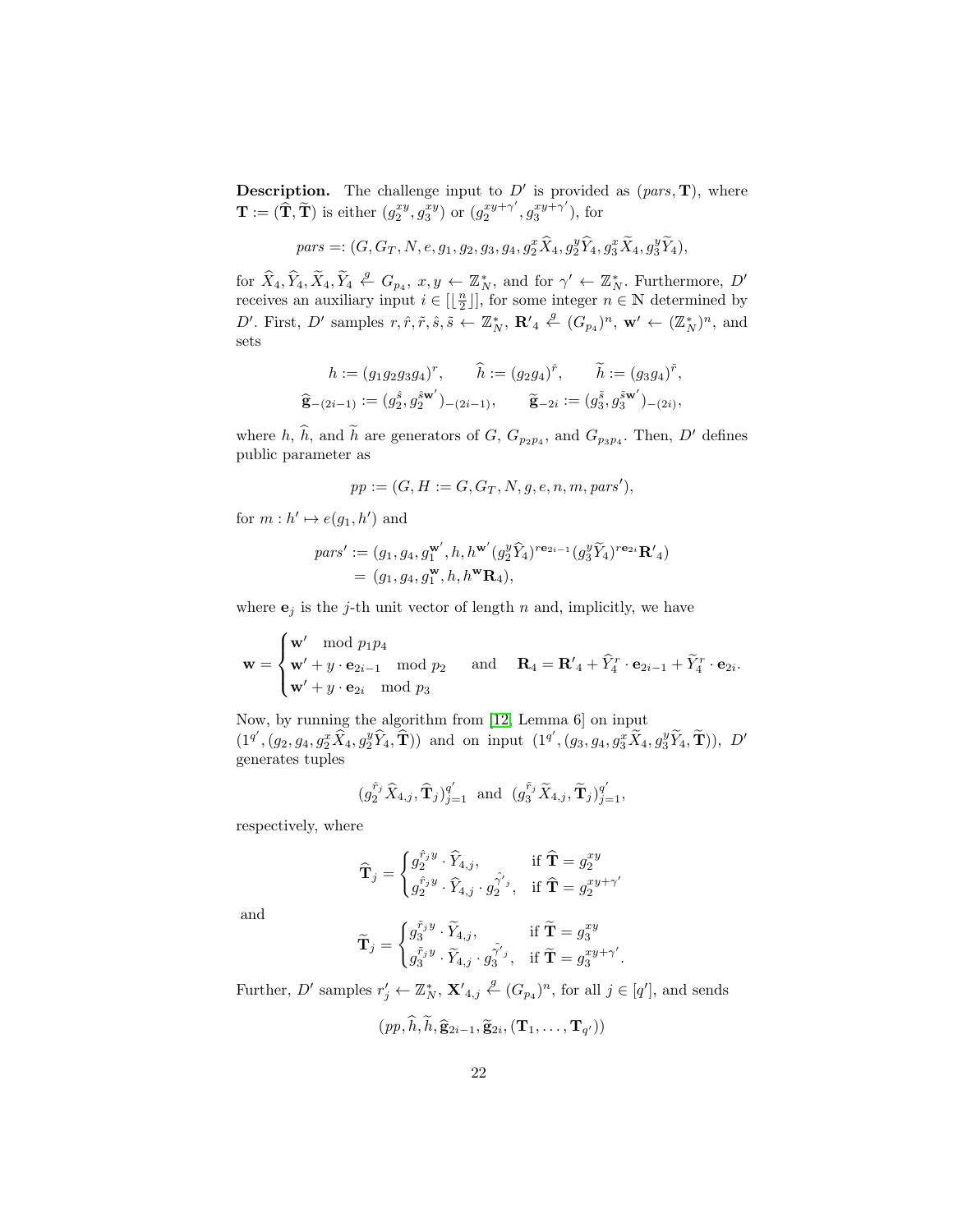to  $D$ , where

$$
\mathbf{T}_{j} = (h^{r'_{j}} \cdot g_{2}^{\hat{r}_{j}} \hat{X}_{4,j} \cdot g_{3}^{\tilde{r}_{j}} \tilde{X}_{4,j}, (h^{r'_{j}} \cdot g_{2}^{\hat{r}_{j}} \hat{X}_{4,j} \cdot g_{3}^{\tilde{r}_{j}} \tilde{X}_{4,j})^{\mathbf{w'}} \cdot \n((g_{2}^{y} \hat{Y}_{4})^{r'_{j}r} \hat{\mathbf{T}}_{j})^{\mathbf{e}_{2i-1}} \cdot ((g_{3}^{y} \tilde{Y}_{4})^{r'_{j}r} \tilde{\mathbf{T}}_{j})^{\mathbf{e}_{2i}} \mathbf{X'}_{4,j}) \qquad \text{if } \hat{\mathbf{T}}_{j} = g_{2}^{\hat{r}_{j}y} \cdot \hat{Y}_{4,j} \n= \begin{cases} (h^{r_{j}}, h^{r_{j} \cdot \mathbf{w}} \cdot \mathbf{X}_{4,j}) & \text{if } \hat{\mathbf{T}}_{j} = g_{2}^{\hat{r}_{j}y} \cdot \hat{Y}_{4,j} \text{and } \tilde{\mathbf{T}}_{j} = g_{3}^{\tilde{r}_{j}y} \cdot \tilde{Y}_{4,j} \end{cases} (h^{r_{j}}, h^{r_{j} \cdot \mathbf{w}} \cdot g_{2}^{\hat{\gamma}_{j} \cdot \mathbf{e}_{2i-1}} \cdot g_{3}^{\tilde{\gamma}_{j} \cdot \mathbf{e}_{2i}} \cdot \mathbf{X}_{4,j}) & \text{if } \hat{\mathbf{T}}_{j} = g_{2}^{\tilde{r}_{j}y} \cdot \hat{Y}_{4,j} \cdot g_{2}^{\tilde{\gamma}_{j}} \text{and } \tilde{\mathbf{T}}_{j} = g_{3}^{\tilde{r}_{j}y} \cdot \tilde{Y}_{4,j} \cdot g_{3}^{\tilde{\gamma}_{j}} \end{cases}
$$

for  $h^{r_j} := h^{r'_j} \cdot g_2^{\hat{r}_j} \hat{X}_{4,j} \cdot g_3^{\tilde{r}_j} \tilde{X}_{4,j}$  and  $\mathbf{X}_{4,j} := \mathbf{X}'_{4,j} + \hat{Y}_4^{r'_j r}$  $\widetilde{\mathbf{q}}_4^{r'_jr}\mathbf{e}_{2i-1}+\widetilde{Y}_4^{r'_jr}$  $\frac{a}{4}$ <sup>*i*</sup>  $\mathbf{e}_{2i}$ implicitly and w as above.

**Analysis.** Note that pp is distributed as defined in NH. If  $\mathbf{T} = (g_2^{xy}, g_3^{xy})$ , then  $\hat{\mathbf{T}}_j = g_2^{\hat{r}_j y} \cdot \hat{Y}_{4,j}$  and  $\tilde{\mathbf{T}}_j = g_3^{\tilde{r}_j y} \cdot \tilde{Y}_{4,j}$ , for all  $j \in [q']$ , and, thus,  $({\bf T}_1,\ldots,{\bf T}_{q'})$  is distributed as  $({\bf h}_1,\ldots,{\bf h}_{q'})$ , for suitable sp, as needed. Otherwise, if  $\mathbf{T} = (g_2^{xy+\gamma'} )$  $x^{y+\gamma'}, g_3^{xy+\gamma'}$ wise, if  $\mathbf{T} = (g_2^{xy+\gamma'}, g_3^{xy+\gamma'}),$  then  $\widehat{\mathbf{T}}_j = g_2^{\hat{r}_jy} \cdot \widehat{Y}_{4,j} \cdot g_2^{\hat{\gamma}_j}$  and  $\widetilde{\mathbf{T}}_j = g_3^{\tilde{r}_jy} \cdot \widetilde{Y}_{4,j} \cdot g_3^{\tilde{\gamma}_j}$  for all  $j \in [q'],$  and, thus,  $(\mathbf{T}_1, \ldots, \mathbf{T}_{q'})$  is distributed as  $(\mathbf{$ suitable  $sp$ , since  $(\hat{h}, g_2^{\hat{\gamma}_j} \cdot \hat{Y}_{4,j})$  and  $(\tilde{h}, g_3^{\hat{\gamma}_j} \cdot \tilde{Y}_{4,j})$  are identically distributed as  $(\widehat{h},(\widehat{h})^{\hat{\gamma}_j}\cdot\widehat{Y}_{4,j})$  and  $(\widetilde{h},(\widetilde{h})^{\tilde{\gamma}_j}\cdot\widetilde{Y}_{4,j})$ , respectively, for  $\hat{\gamma}_j, \tilde{\gamma}_j \leftarrow \mathbb{Z}_N^*, \widehat{Y}_{4,j}, \widetilde{Y}_{4,j} \notin$  $G_{p_4}$ , for all  $j \in [q']$ .

Acknowledgements. We thank the anonymous reviewers for helpful remarks.

## References

- <span id="page-22-3"></span>[1] Masayuki Abe, Bernardo David, Markulf Kohlweiss, Ryo Nishimaki, and Miyako Ohkubo. Tagged one-time signatures: Tight security and optimal tag size. In Kaoru Kurosawa and Goichiro Hanaoka, editors, PKC 2013, volume 7778 of LNCS, pages 312–331. Springer, February / March 2013. doi: 10.1007/978-3-642-36362-7 20.
- <span id="page-22-0"></span>[2] Mihir Bellare, Anand Desai, Eric Jokipii, and Phillip Rogaway. A concrete security treatment of symmetric encryption. In  $38th$  FOCS, pages 394–403. IEEE Computer Society Press, October 1997.
- <span id="page-22-1"></span>[3] Mihir Bellare, Anand Desai, David Pointcheval, and Phillip Rogaway. Relations among notions of security for public-key encryption schemes. In Hugo Krawczyk, editor, CRYPTO'98, volume 1462 of LNCS, pages 26–45. Springer, August 1998.
- <span id="page-22-2"></span>[4] Mihir Bellare, Alexandra Boldyreva, and Silvio Micali. Public-key encryption in a multi-user setting: Security proofs and improvements. In Bart Preneel, editor, EUROCRYPT 2000, volume 1807 of LNCS, pages 259–274. Springer, May 2000.
- <span id="page-22-5"></span>[5] Mihir Bellare, Brent Waters, and Scott Yilek. Identity-Based Encryption Secure against Selective Opening Attack. In Yuval Ishai, editor, TCC 2011, volume 6597 of LNCS, pages 235–252. Springer, March 2011.
- <span id="page-22-4"></span>[6] Olivier Blazy, Eike Kiltz, and Jiaxin Pan. (hierarchical) identity-based encryption from affine message authentication. In Proceedings of CRYPTO (1) 2014, number 8616 in Lecture Notes in Computer Science, pages 408–425. Springer, 2014.